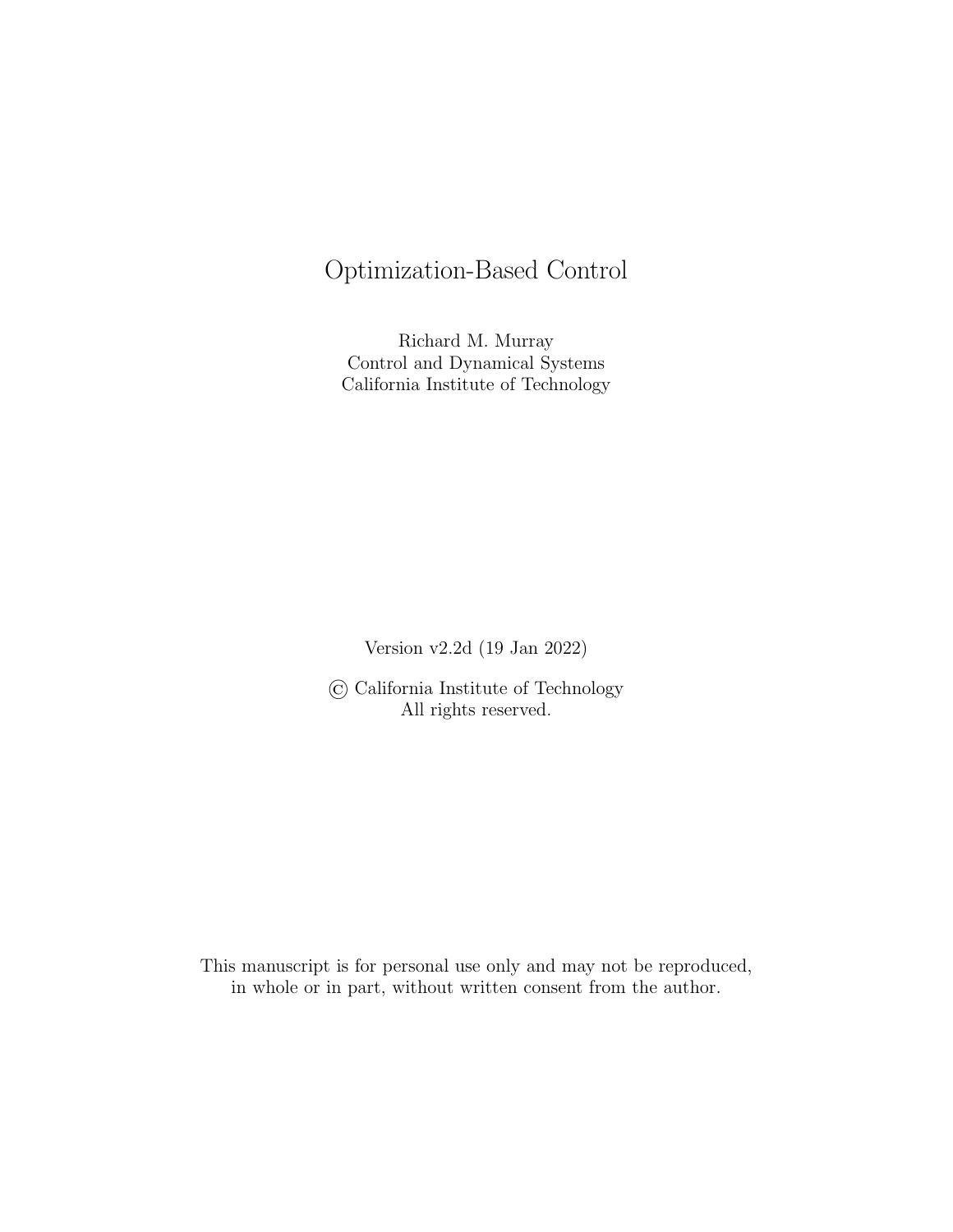# Chapter 3 Optimal Control

This set of notes expands on Chapter [7](#page-0-0) of FBS2e, which introduces the concepts of reachability and state feedback. We also expand on topics in Section [8.5](#page-0-1) of FBS2e in the area of feedforward compensation. Beginning with a review of optimization, we introduce the notion of Lagrange multipliers and provide a summary of the Pontryagin's maximum principle. Using these tools we derive the linear quadratic regulator for linear systems and describe its usage.

*Prerequisites.* Readers should be familiar with modeling of input/output control systems using differential equations, linearization of a system around an equilibrium point and state space control of linear systems, including reachability and eigenvalue assignment. Some familiarity with optimization of nonlinear functions is also assumed.

## 3.1 Review: Optimization

*Optimization* refers to the problem of choosing a set of parameters that maximize or minimize a given function. In control systems, we are often faced with having to choose a set of parameters for a control law so that the some performance condition is satisfied. In this chapter we will seek to optimize a given specification, choosing the parameters that maximize the performance (or minimize the cost). In this section we review the conditions for optimization of a static function, and then extend this to optimization of trajectories and control laws in the remainder of the chapter. More information on basic techniques in optimization can be found in [\[Lue97\]](#page-0-2) or the introductory chapter of [\[LS95\]](#page-0-3).

Consider first the problem of finding the minimum of a smooth function  $F: \mathbb{R}^n \to$ R. That is, we wish to find a point  $x^* \in \mathbb{R}^n$  such that  $F(x^*) \leq F(x)$  for all  $x \in \mathbb{R}^n$ . A necessary condition for  $x^*$  to be a minimum is that the gradient of the function be zero at  $x^*$ :

$$
\frac{\partial F}{\partial x}(x^*) = 0.
$$

The function  $F(x)$  is often called a cost function and  $x^*$  is the optimal value for x. Figure [3.1](#page-2-0) gives a graphical interpretation of the necessary condition for a minimum. Note that these are *not* sufficient conditions; the points  $x_1$  and  $x_2$  and  $x^*$  in the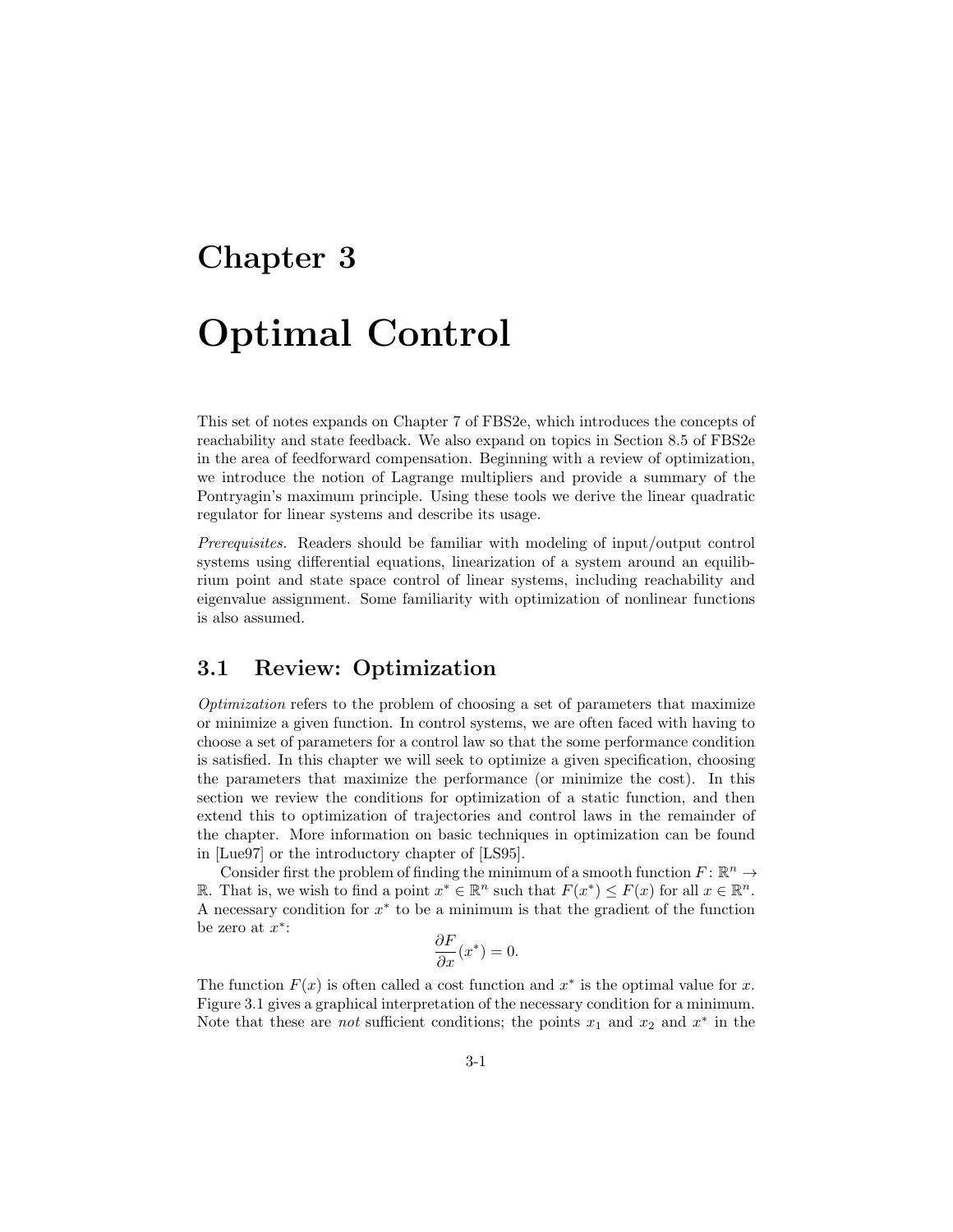<span id="page-2-0"></span>

Figure 3.1: Optimization of functions. The minimum of a function occurs at a point where the gradient is zero.

<span id="page-2-1"></span>

<span id="page-2-2"></span>**Figure 3.2:** Optimization with constraints. (a) We seek a point  $x^*$  that minimizes  $F(x)$  while lying on the surface  $G(x) = 0$  (a line in the  $x_1x_2$  plane). (b) We can parameterize the constrained directions by computing the gradient of the constraint *G*. Note that  $x \in \mathbb{R}^2$  in (a), with the third dimension showing  $F(x)$ , while  $x \in \mathbb{R}^3$ in (b).

figure all satisfy the necessary condition but only one is the (global) minimum.

The situation is more complicated if constraints are present. Let  $G_i: \mathbb{R}^n \to$  $\mathbb{R}, i = 1, \ldots, k$  be a set of smooth functions with  $G_i(x) = 0$  representing the constraints. Suppose that we wish to find  $x^* \in \mathbb{R}^n$  such that  $G_i(x^*) = 0$  and  $F(x^*) \leq F(x)$  for all  $x \in \{x \in \mathbb{R}^n : G_i(x) = 0, i = 1, \ldots, k\}$ . This situation can be visualized as constraining the point to a surface (defined by the constraints) and searching for the minimum of the cost function along this surface, as illustrated in Figure [3.2a.](#page-2-1)

A necessary condition for being at a minimum is that there are no directions tangent to the constraints that also decrease the cost. Given a constraint function  $G(x)=(G_1(x),...,G_k(x)), x \in \mathbb{R}^n$  we can represent the constraint as a  $n-k$ dimensional surface in  $\mathbb{R}^n$ , as shown in Figure [3.2b.](#page-2-2) The tangent directions to the surface can be computed by considering small perturbations of the constraint that remain on the surface:

$$
G_i(x + \delta x) \approx G_i(x) + \frac{\partial G_i}{\partial x}(x)\delta x = 0. \quad \Longrightarrow \quad \frac{\partial G_i}{\partial x}(x)\delta x = 0,
$$

where  $\delta x \in \mathbb{R}^n$  is a vanishingly small perturbation. It follows that the normal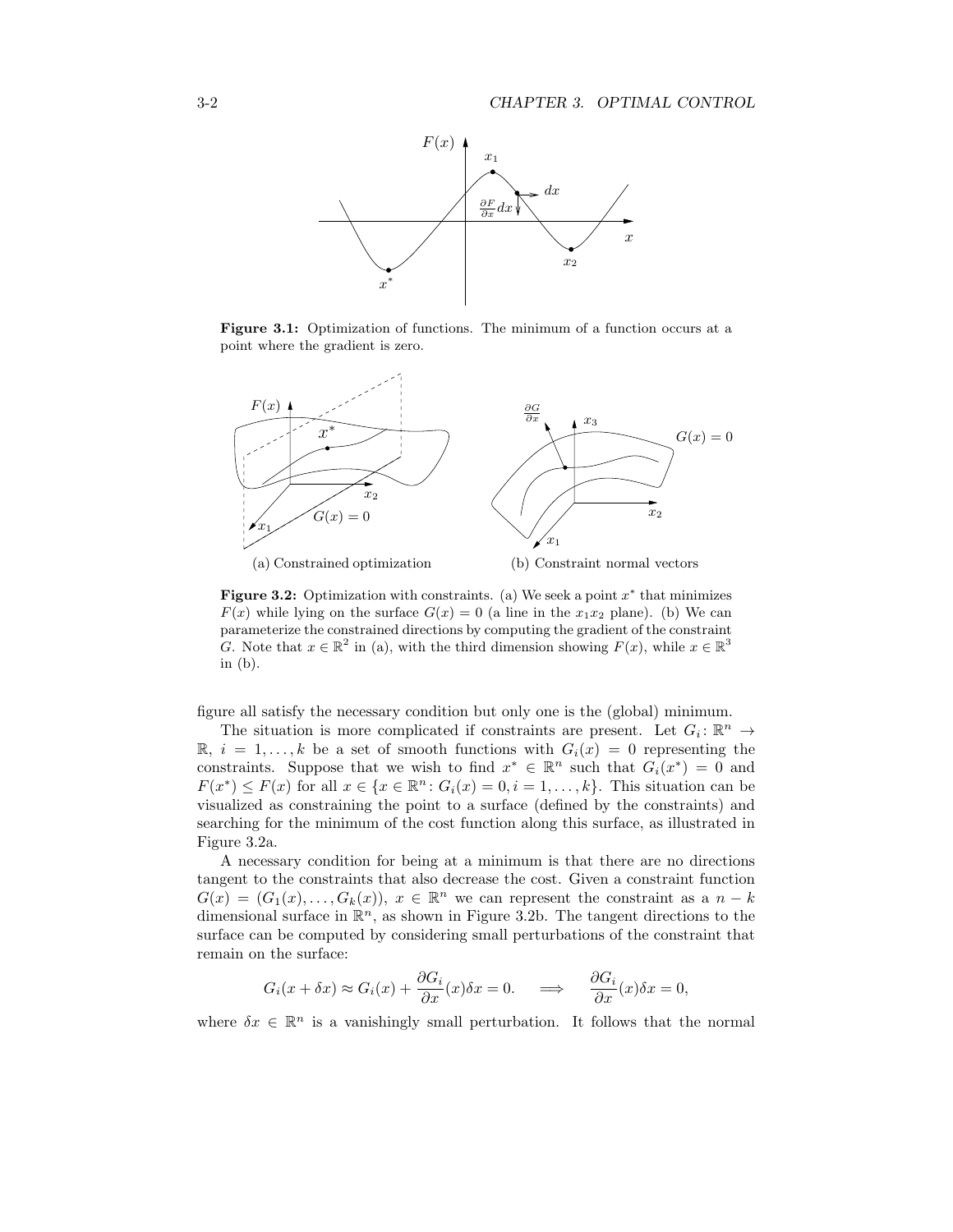#### *3.1. REVIEW: OPTIMIZATION* 3-3

directions to the surface are spanned by  $\partial G_i/\partial x$ , since these are precisely the vectors that annihilate an admissible tangent vector  $\delta x$ .

Using this characterization of the tangent and normal vectors to the constraint, a necessary condition for optimization is that the gradient of *F* is spanned by vectors that are normal to the constraints, so that the only directions that increase the cost violate the constraints. We thus require that there exist scalars  $\lambda_i$ ,  $i = 1, \ldots, k$ such that

$$
\frac{\partial F}{\partial x}(x^*) + \sum_{i=1}^k \lambda_i \frac{\partial G_i}{\partial x}(x^*) = 0.
$$

If we let  $G = \begin{bmatrix} G_1 & G_2 & \dots & G_k \end{bmatrix}^T$ , then we can write this condition as

$$
\frac{\partial F}{\partial x} + \lambda^{\mathsf{T}} \frac{\partial G}{\partial x} = 0 \tag{3.1}
$$

the term  $\partial F/\partial x$  is the usual (gradient) optimality condition while the term  $\partial G/\partial x$ is used to "cancel" the gradient in the directions normal to the constraint.

An alternative condition can be derived by modifying the cost function to incorporate the constraints. Defining  $\ddot{F} = F + \sum_{i} \lambda_i G_i$ , the necessary condition becomes

$$
\frac{\partial \widetilde{F}}{\partial x}(x^*) = 0.
$$

The scalars  $\lambda_i$  are called *Lagrange multipliers*. Minimizing  $\widetilde{F}$  is equivalent to the optimization given by

$$
\min_{x} \left( F(x) + \lambda^{\mathsf{T}} G(x) \right). \tag{3.2}
$$

The variables  $\lambda$  can be regarded as free variables, which implies that we need to choose x such that  $G(x) = 0$  in order to insure the cost is minimized. Otherwise, we could choose  $\lambda$  to generate a large cost.

#### Example 3.1 Two free variables with a constraint

Consider the cost function given by

$$
F(x) = F_0 + (x_1 - a)^2 + (x_2 - b)^2,
$$

which has an unconstrained minimum at  $x = (a, b)$ . Suppose that we add a constraint  $G(x) = 0$  given by

$$
G(x) = x_1 - x_2.
$$

With this constraint, we seek to optimize *F* subject to  $x_1 = x_2$ . Although in this case we could do this by simple substitution, we instead carry out the more general procedure using Lagrange multipliers.

The augmented cost function is given by

$$
\tilde{F}(x) = F_0 + (x_1 - a)^2 + (x_2 - b)^2 + \lambda(x_1 - x_2),
$$

where  $\lambda$  is the Lagrange multiplier for the constraint. Taking the derivative of  $\tilde{F}$ , we have

$$
\frac{\partial \tilde{F}}{\partial x} = [2x_1 - 2a + \lambda \quad 2x_2 - 2b - \lambda].
$$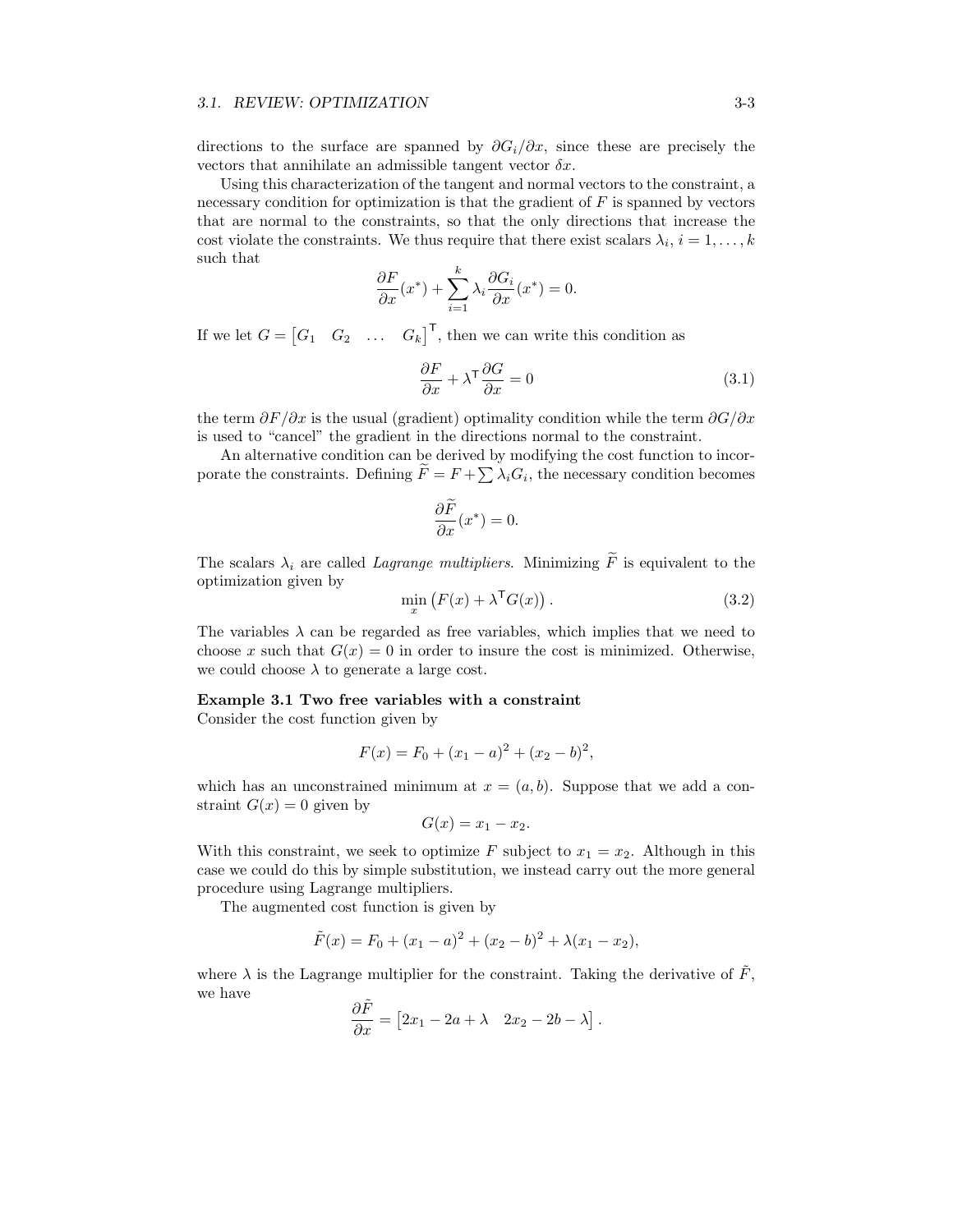Setting each of these equations equal to zero, we have that at the minimum

$$
x_1^* = a - \lambda/2
$$
,  $x_2^* = b + \lambda/2$ .

The remaining equation that we need is the constraint, which requires that  $x_1^* = x_2^*$ . Using these three equations, we see that  $\lambda^* = a - b$  and we have

$$
x_1^* = \frac{a+b}{2}
$$
,  $x_2^* = \frac{a+b}{2}$ .

To verify the geometric view described above, note that the gradients of *F* and *G* are given by

$$
\frac{\partial F}{\partial x} = \begin{bmatrix} 2x_1 - 2a & 2x_2 - 2b \end{bmatrix}, \qquad \frac{\partial G}{\partial x} = \begin{bmatrix} 1 & -1 \end{bmatrix}.
$$

At the optimal value of the (constrained) optimization, we have

$$
\frac{\partial F}{\partial x} = \begin{bmatrix} b - a & a - b \end{bmatrix}, \qquad \frac{\partial G}{\partial x} = \begin{bmatrix} 1 & -1 \end{bmatrix}.
$$

Although the derivative of *F* is not zero, it is pointed in a direction that is normal to the constraint, and hence we cannot decrease the cost while staying on the constraint surface.  $\nabla$ 

We have focused on finding the minimum of a function. We can switch back and forth between maximum and minimum by simply negating the cost function:

$$
\max_x F(x) = \min_x (-F(x))
$$

We see that the conditions that we have derived are independent of the sign of *F* since they only depend on the gradient begin zero in approximate directions. Thus finding  $x^*$  that satisfies the conditions corresponds to finding an *extremum* for the function.

Very good software is available for numerically solving optimization problems of this sort. The NPSOL, SNOPT, and IPOPT libraries are available in FOR-TRAN and C. In Python, the scipy.optimize module of SciPy can be used to solve constrained optimization problems.

## 3.2 Optimal Control of Systems

We now return to the problem of finding a feasible trajectory for a system that satisfies some performance condition. The basic idea is to try to optimize a given cost function over all trajectories of a system that satisfy the possible dynamics of the system. The input to the system is used to "parameterize" the possible trajectories of the system.

More concretely, we consider the *optimal control problem*:

$$
\min_{u(\cdot)} \int_0^T L(x, u) dt + V(x(T))
$$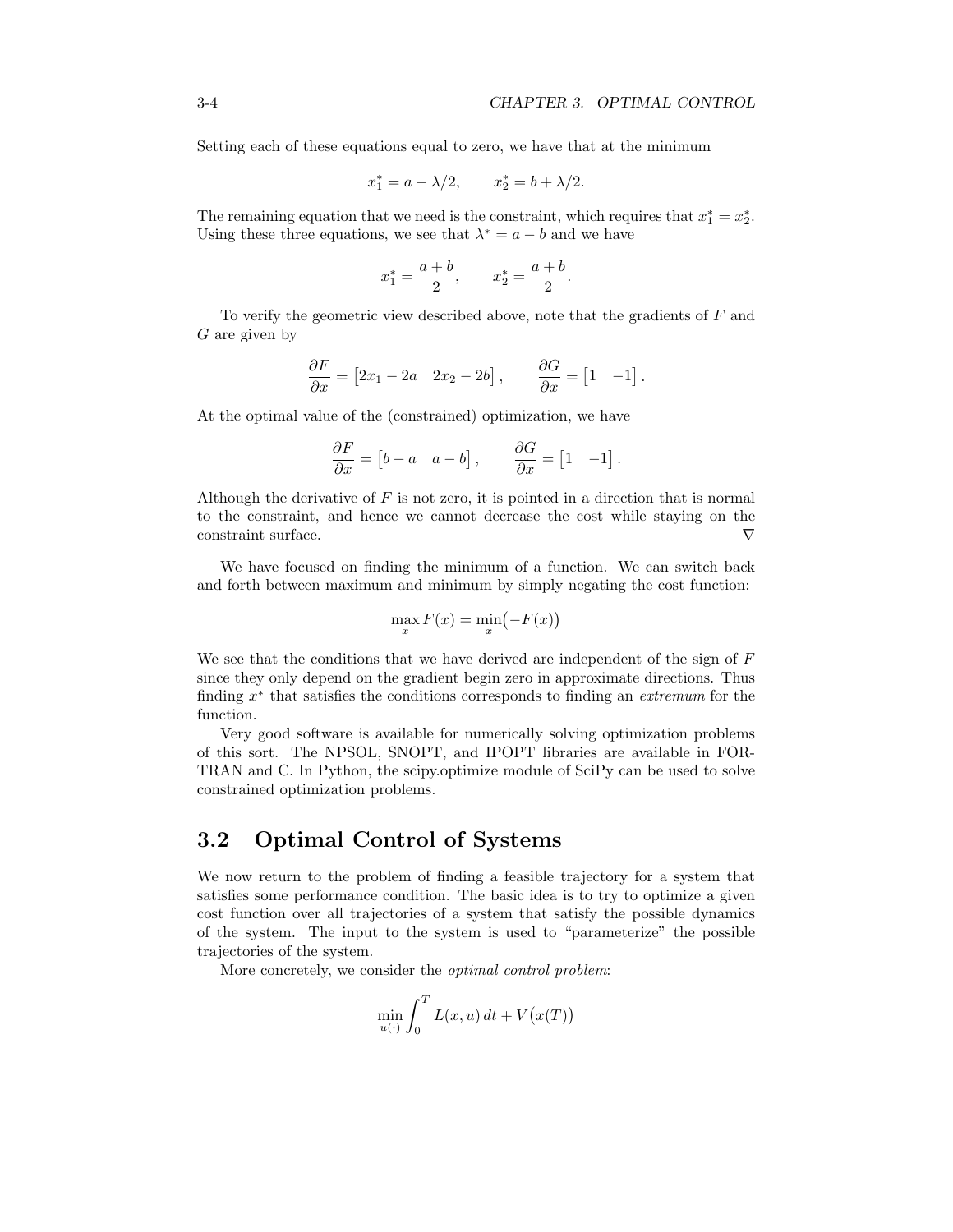subject to the constraint

$$
\dot{x} = f(x, u), \qquad x \in \mathbb{R}^n, u \in \Omega \subset \mathbb{R}^m.
$$

Abstractly, this is a constrained optimization problem where we seek a *feasible trajectory*  $(x(t), u(t))$  that minimizes the cost function

$$
J(x, u) = \int_0^T L(x, u) dt + V(x(T)).
$$

More formally, this problem is equivalent to the "standard" problem of minimizing a cost function  $J(x, u)$  where  $(x, u) \in L_2[0, T]$  (the set of square integrable functions) and  $g(z) = \dot{x}(t) - f(x(t), u(t)) = 0$  models the dynamics. The term  $L(x, u)$  is referred to as the integral cost and  $V(x(T))$  is the final (or terminal) cost.

There are many variations and special cases of the optimal control problem. We mention a few here:

*Infinite horizon optimal control.* If we let  $T = \infty$  and set  $V = 0$ , then we seek to optimize a cost function over all time. This is called the *infinite horizon* optimal control problem, versus the *finite horizon* problem with  $T < \infty$ . Note that if an infinite horizon problem has a solution with finite cost, then the integral cost term  $L(x, u)$  must approach zero as  $t \to \infty$ .

*Linear quadratic (LQ) optimal control.* If the dynamical system is linear and the cost function is quadratic, we obtain the *linear quadratic* optimal control problem:

$$
\dot{x} = Ax + Bu, \qquad J = \int_0^T \left( x^{\mathsf{T}} Q x + u^{\mathsf{T}} Ru \right) dt + x^{\mathsf{T}} (T) P_1 x(T).
$$

In this formulation,  $Q \geq 0$  penalizes state error,  $R > 0$  penalizes the input and  $P_1 > 0$  penalizes terminal state. This problem can be modified to track a desired trajectory  $(x_d, u_d)$  by rewriting the cost function in terms of  $(x - x_d)$  and  $(u - u_d)$ .

*Terminal constraints.* It is often convenient to ask that the final value of the trajectory, denoted  $x_f$ , be specified. We can do this by requiring that  $x(T) = x_f$ or by using a more general form of constraint:

$$
\psi_i(x(T)) = 0, \qquad i = 1, \ldots, q.
$$

The fully constrained case is obtained by setting  $q = n$  and defining  $\psi_i(x(T)) =$  $x_i(T) - x_{i,f}$ . For a control problem with a full set of terminal constraints,  $V(x(T))$ can be omitted (since its value is fixed).

*Time optimal control.* If we constrain the terminal condition to  $x(T) = x_f$ , let the terminal time *T* be free (so that we can optimize over it) and choose  $L(x, u) = 1$ , we can find the *time-optimal* trajectory between an initial and final condition. This problem is usually only well-posed if we additionally constrain the inputs *u* to be bounded.

A very general set of conditions is available for the optimal control problem that captures most of these special cases in a unifying framework. Consider a nonlinear system

$$
\dot{x} = f(x, u), \quad x = \mathbb{R}^n,
$$
  

$$
x(0) \text{ given}, \quad u \in \Omega \subset \mathbb{R}^m
$$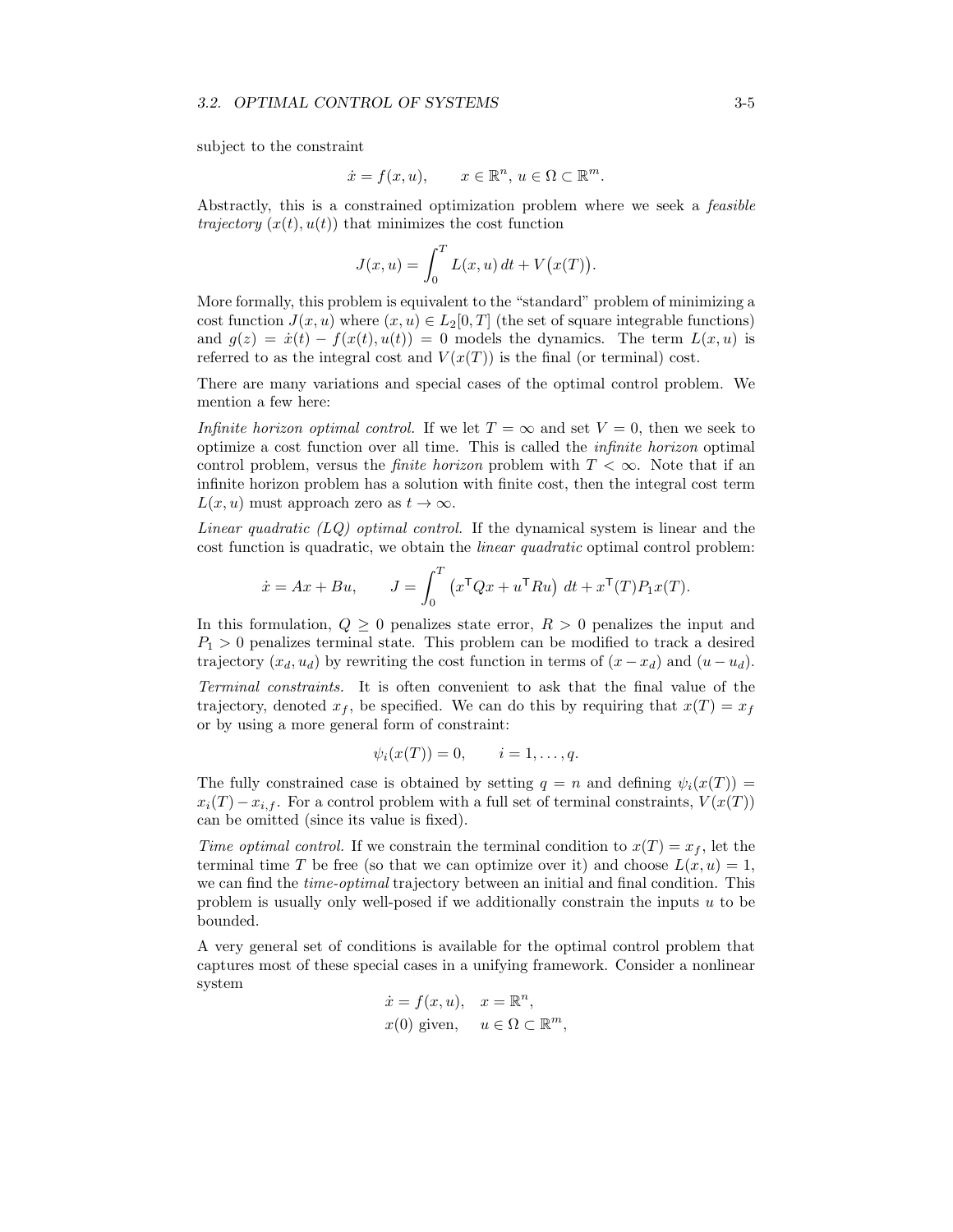where  $f(x, u) = (f_1(x, u), \ldots, f_n(x, u))$ :  $\mathbb{R}^n \times \mathbb{R}^m \to \mathbb{R}^n$ . We wish to minimize a cost function *J* with terminal constraints:

$$
J = \int_0^T L(x, u) dt + V(x(T)), \qquad \psi(x(T)) = 0.
$$

The function  $\psi: \mathbb{R}^n \to \mathbb{R}^q$  gives a set of *q* terminal constraints. Analogous to the case of optimizing a function subject to constraints, we construct the *Hamiltonian*:

$$
H = L + \lambda^{\mathsf{T}} f = L + \sum_{i=1}^{n} \lambda_i f_i.
$$

The variables  $\lambda$  are functions of time and are often referred to as the *costate variables*. A set of necessary conditions for a solution to be optimal was derived by Pontryagin [\[PBGM62\]](#page-0-4).

<span id="page-6-0"></span>**Theorem 3.1** (Maximum Principle). *If*  $(x^*, u^*)$  *is optimal, then there exists*  $\lambda^*(t) \in$  $\mathbb{R}^n$  *and*  $\nu^* \in \mathbb{R}^q$  *such that* 

$$
\dot{x}_i^* = \frac{\partial H}{\partial \lambda_i}(x^*, \lambda^*) \qquad x(0) \text{ given, } \psi(x(T)) = 0
$$

$$
-\dot{\lambda}_i^* = \frac{\partial H}{\partial x_i}(x^*, \lambda^*) \qquad \lambda_i^*(T) = \frac{\partial V}{\partial x_i}(x^*(T)) + \sum_{j=1}^q \nu_j^* \frac{\partial \psi_j}{\partial x_i}(x^*(T))
$$

*and*

$$
H(x^*(t),u^*(t),\lambda^*(t))\leq H(x^*(t),u,\lambda^*(t))\quad \textit{for all}\quad u\in \Omega
$$

The form of the optimal solution is given by the solution of a differential equation with boundary conditions. If  $u = \arg \min H(x, u, \lambda)$  exists, we can use this to choose the control law *u* and solve for the resulting feasible trajectory that minimizes the cost. The boundary conditions are given by the *n* initial states  $x(0)$ , the *q* terminal constraints on the state  $\psi(x(T)) = 0$  and the *n* - *q* final values for the Lagrange multipliers

$$
\lambda^{\mathsf{T}}(T) = \frac{\partial V}{\partial x} \left( x(T) \right) + \nu^{\mathsf{T}} \frac{\partial \psi}{\partial x}.
$$

In this last equation,  $\nu$  is a free variable and so there are *n* equations in  $n + q$  free variables, leaving  $n - q$  constraints on  $\lambda(T)$ . In total, we thus have 2*n* boundary values.

The maximum principle is a very general (and elegant) theorem. It allows the dynamics to be nonlinear and the input to be constrained to lie in a set  $\Omega$ , allowing the possibility of bounded inputs. If  $\Omega = \mathbb{R}^m$  (unconstrained input) and *H* is differentiable, then a necessary condition for the optimal input is

$$
\frac{\partial H}{\partial u_i} = 0, \qquad i = 1, \dots, m.
$$

We note that even though we are *minimizing* the cost, this is still usually called the maximum principle (an artifact of history).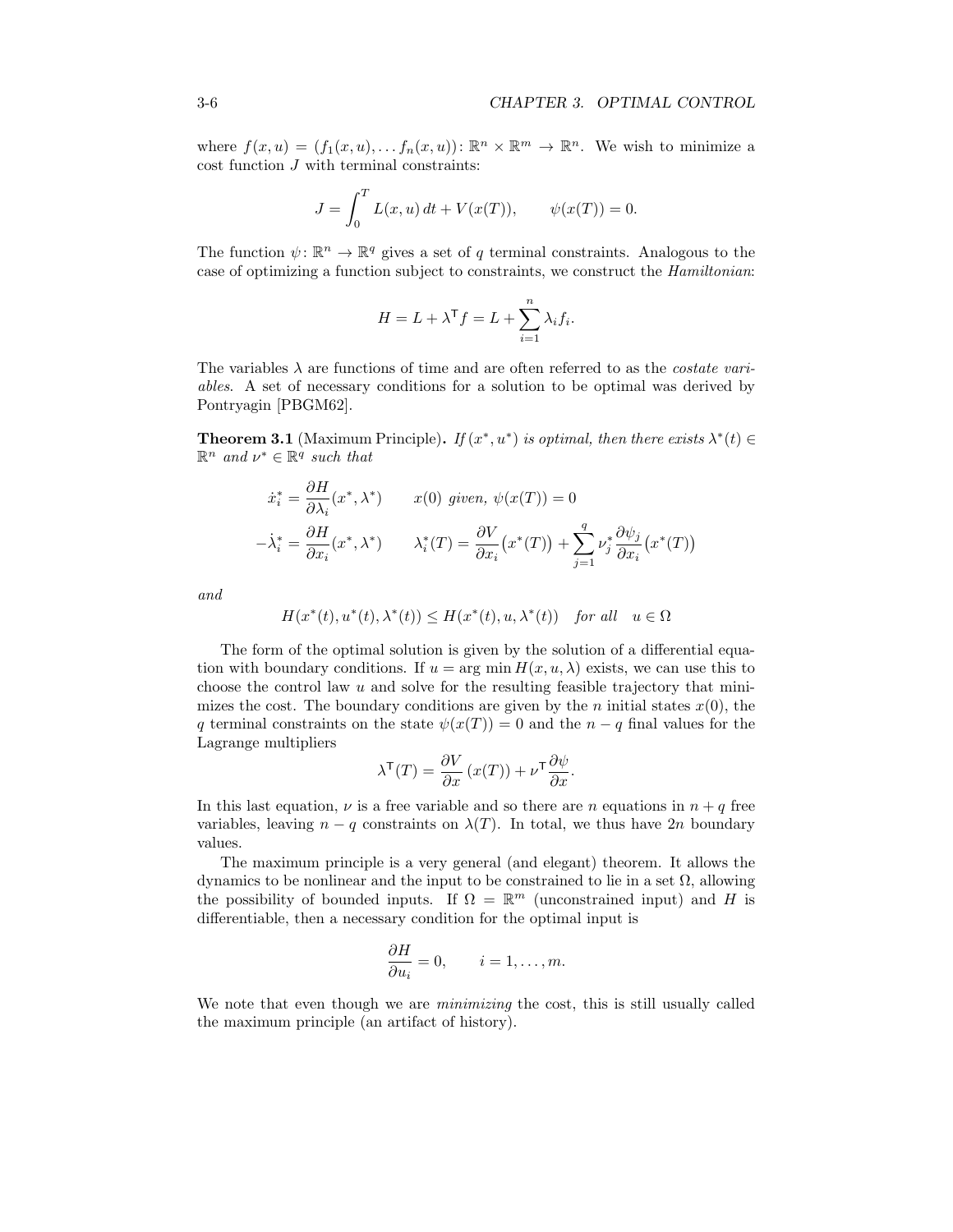#### *3.2. OPTIMAL CONTROL OF SYSTEMS* 3-7

*Sketch of proof.* We follow the proof given by Lewis and Syrmos [\[LS95\]](#page-0-3), omitting some of the details required for a fully rigorous proof. We use the method of Lagrange multipliers, augmenting our cost function by the dynamical constraints and the terminal constraints:

$$
\tilde{J}(x(\cdot), u(\cdot), \lambda(\cdot), \nu) = J(x, u) + \int_0^T -\lambda^{\mathsf{T}}(t) (\dot{x}(t) - f(x, u)) dt + \nu^{\mathsf{T}} \psi(x(T))
$$

$$
= \int_0^T \left( L(x, u) - \lambda^{\mathsf{T}}(t) (\dot{x}(t) - f(x, u)) dt + V(x(T)) + \nu^{\mathsf{T}} \psi(x(T)).
$$

Note that  $\lambda$  is a function of time, with each  $\lambda(t)$  corresponding to the instantaneous constraint imposed by the dynamics. The integral over the interval [0*, T*] plays the role of the sum of the finite constraints in the regular optimization.

Making use of the definition of the Hamiltonian, the augmented cost becomes

$$
\tilde{J}(x(\cdot), u(\cdot), \lambda(\cdot), \nu) = \int_0^T \left( H(x, u) - \lambda^{\mathsf{T}}(t) \dot{x} \right) dt + V(x(T)) + \nu^{\mathsf{T}} \psi(x(T)).
$$

We can now "linearize" the cost function around the optimal solution  $x(t) = x^*(t) +$  $\delta x(t)$ ,  $u(t) = u^*(t) + \delta u(t)$ ,  $\lambda(t) = \lambda^*(t) + \delta \lambda(t)$  and  $\nu = \nu^* + \delta \nu$ . Taking *T* as fixed for simplicity (see [\[LS95\]](#page-0-3) for the more general case), the incremental cost can be written as

$$
\delta\tilde{J} = \tilde{J}(x^* + \delta x, u^* + \delta u, \lambda^* + \delta \lambda, \nu^* + \delta \nu) - \tilde{J}(x^*, u^*, \lambda^*, \nu^*)
$$
  
\n
$$
\approx \int_0^T \left( \frac{\partial H}{\partial x} \delta x + \frac{\partial H}{\partial u} \delta u - \lambda^{\mathsf{T}} \delta \dot{x} + \left( \frac{\partial H}{\partial \lambda} - \dot{x}^{\mathsf{T}} \right) \delta \lambda \right) dt
$$
  
\n
$$
+ \frac{\partial V}{\partial x} \delta x(T) + \nu^{\mathsf{T}} \frac{\partial \psi}{\partial x} \delta x(T) + \delta \nu^{\mathsf{T}} \psi(x(T), u(T)),
$$

where we have omitted the time argument inside the integral and all derivatives are evaluated along the optimal solution.

We can eliminate the dependence on  $\delta \dot{x}$  using integration by parts:

$$
- \int_0^T \lambda^{\mathsf{T}} \delta \dot{x} dt = -\lambda^{\mathsf{T}}(T) \delta x(T) + \lambda^{\mathsf{T}}(0) \delta x(0) + \int_0^T \dot{\lambda}^{\mathsf{T}} \delta x dt.
$$

Since we are requiring  $x(0) = x_0$ , the  $\delta x(0)$  term vanishes and substituting this into  $\delta \vec{J}$  yields

$$
\delta \tilde{J} \approx \int_0^T \left[ \left( \frac{\partial H}{\partial x} + \dot{\lambda}^\mathsf{T} \right) \delta x + \frac{\partial H}{\partial u} \delta u + \left( \frac{\partial H}{\partial \lambda} - \dot{x}^\mathsf{T} \right) \delta \lambda \right] dt + \left( \frac{\partial V}{\partial x} + \nu^\mathsf{T} \frac{\partial \psi}{\partial x} - \lambda^\mathsf{T} (T) \right) \delta x(T) + \delta \nu^\mathsf{T} \psi \big( x(T), u(T) \big).
$$

To be optimal, we require  $\delta \tilde{J} = 0$  for all  $\delta x$ ,  $\delta u$ ,  $\delta \lambda$  and  $\delta \nu$ , and we obtain the (local) conditions in the theorem. $\Box$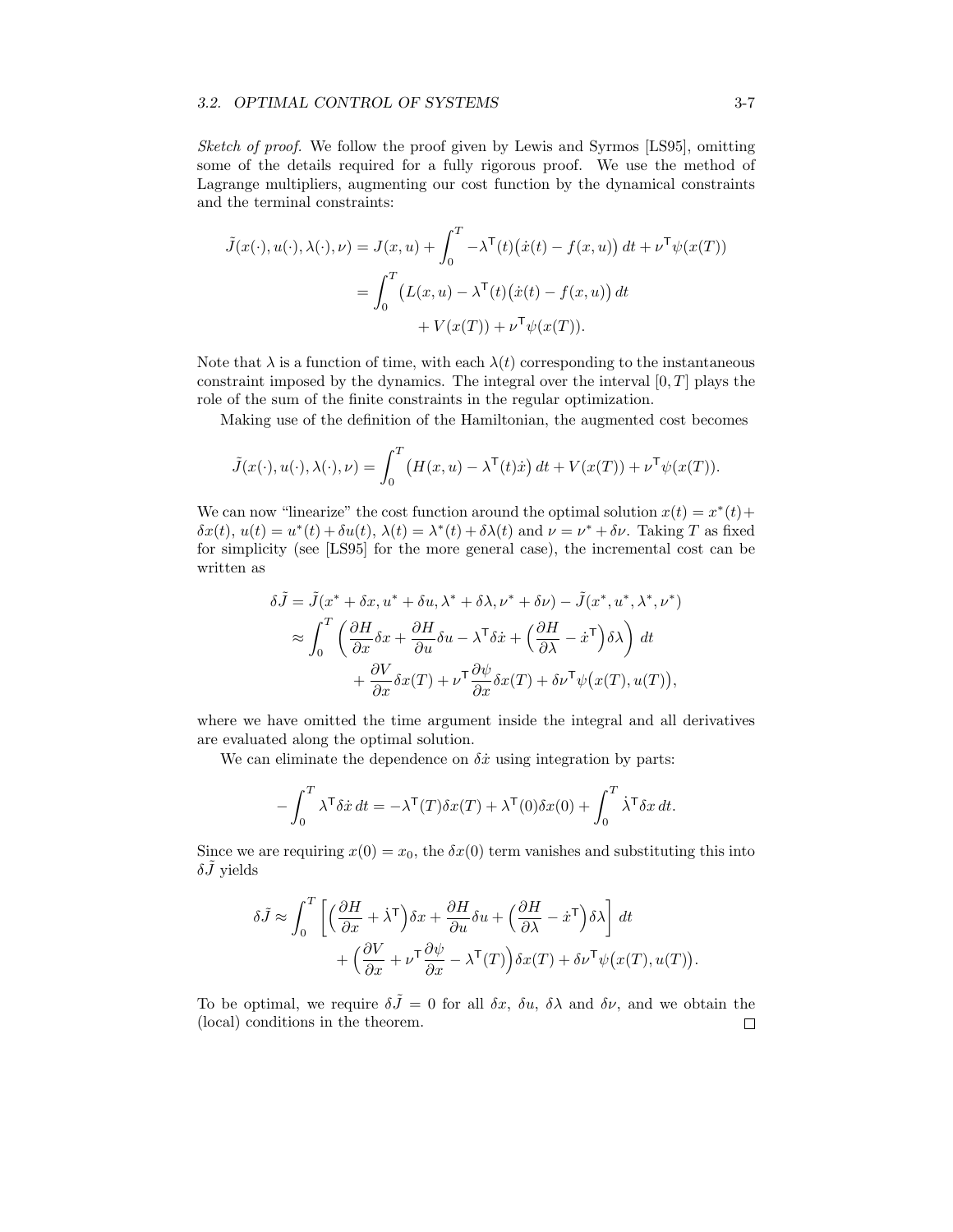## 3.3 Examples

To illustrate the use of the maximum principle, we consider a number of analytical examples. Additional examples are given in the exercises.

#### <span id="page-8-1"></span>Example 3.2 Scalar linear system

Consider the optimal control problem for the system

<span id="page-8-0"></span>
$$
\dot{x} = ax + bu,\tag{3.3}
$$

where  $x = \mathbb{R}$  is a scalar state,  $u \in \mathbb{R}$  is the input, the initial state  $x(t_0)$  is given, and  $a, b \in \mathbb{R}$  are positive constants. We wish to find a trajectory  $(x(t), u(t))$  that minimizes the cost function

$$
J = \frac{1}{2} \int_{t_0}^{t_f} u^2(t) dt + \frac{1}{2} c x^2(t_f),
$$

where the terminal time  $t_f$  is given and  $c > 0$  is a constant. This cost function balances the final value of the state with the input required to get to that state.

To solve the problem, we define the various elements used in the maximum principle. Our integral and terminal costs are given by

$$
L = \frac{1}{2}u^2(t) \qquad V = \frac{1}{2}cx^2(t_f).
$$

We write the Hamiltonian of this system and derive the following expressions for the costate  $\lambda$ :

$$
H = L + \lambda f = \frac{1}{2}u^2 + \lambda(ax + bu)
$$

$$
\dot{\lambda} = -\frac{\partial H}{\partial x} = -a\lambda, \qquad \lambda(t_f) = \frac{\partial V}{\partial x} = cx(t_f).
$$

This is a final value problem for a linear differential equation in  $\lambda$  and the solution can be shown to be

$$
\lambda(t) = cx(t_f)e^{a(t_f - t)}.
$$

The optimal control is given by

$$
\frac{\partial H}{\partial u} = u + b\lambda = 0 \quad \Rightarrow \quad u^*(t) = -b\lambda(t) = -bcx(t_f)e^{a(t_f - t)}.
$$

Substituting this control into the dynamics given by equation [\(3.3\)](#page-8-0) yields a firstorder ODE in *x*:

$$
\dot{x} = ax - b^2 c x(t_f) e^{a(t_f - t)}.
$$

This can be solved explicitly as

$$
x^{*}(t) = x(t_o)e^{a(t-t_o)} + \frac{b^2c}{2a}x^{*}(t_f)\left[e^{a(t_f-t)} - e^{a(t+t_f-2t_o)}\right].
$$

Setting  $t = t_f$  and solving for  $x(t_f)$  gives

$$
x^*(t_f) = \frac{2a e^{a(t_f - t_o)} x(t_o)}{2a - b^2 c \left(1 - e^{2a(t_f - t_o)}\right)}
$$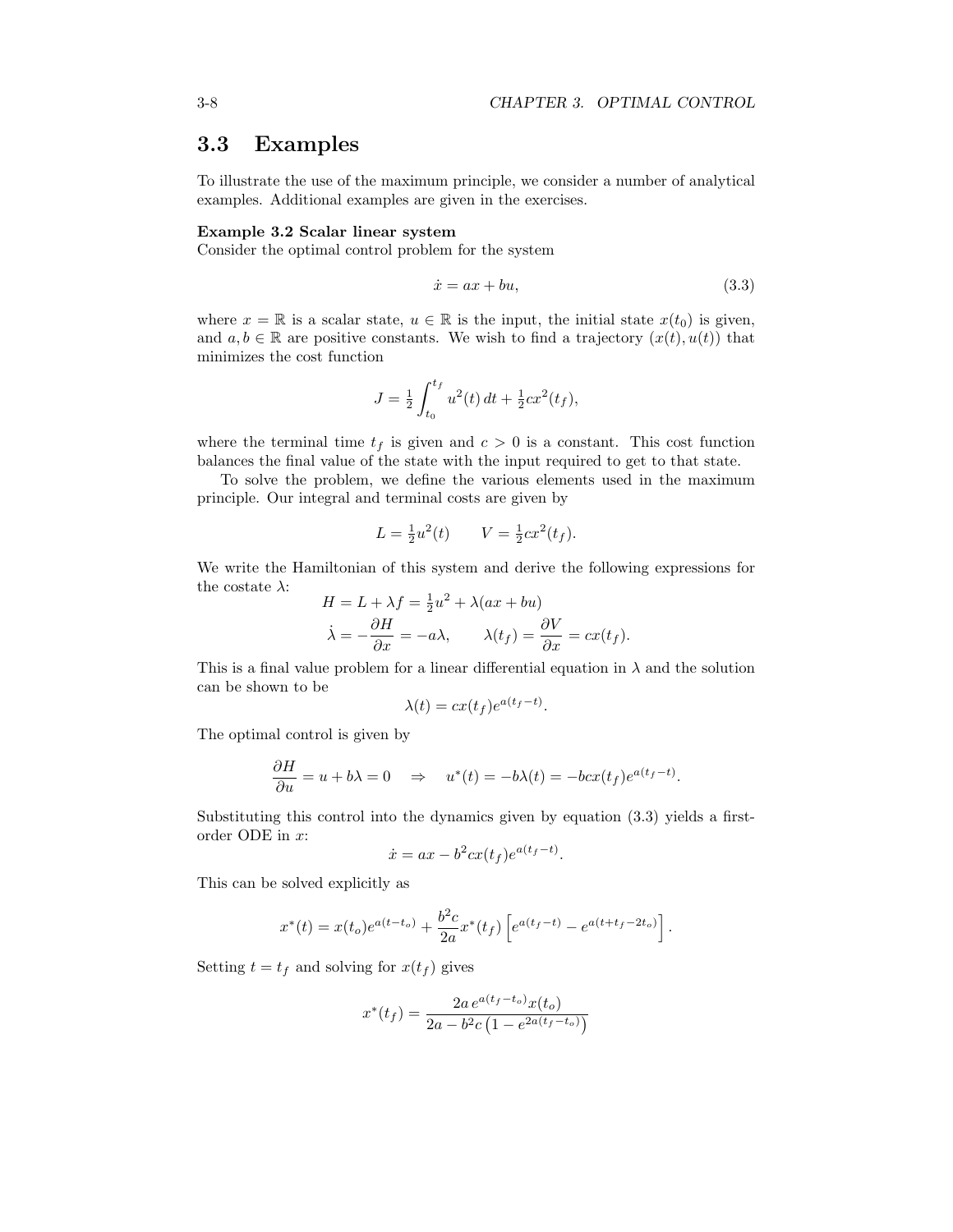and finally we can write

$$
u^*(t) = -\frac{2abc \, e^{a(2t_f - t_o - t)} x(t_o)}{2a - b^2 c \left(1 - e^{2a(t_f - t_o)}\right)}\tag{3.4}
$$

$$
x^*(t) = x(t_o)e^{a(t-t_o)} + \frac{b^2ce^{a(t_f-t_o)}x(t_o)}{2a - b^2c\left(1 - e^{2a(t_f-t_o)}\right)} \left[e^{a(t_f-t)} - e^{a(t+t_f-2t_o)}\right].
$$
 (3.5)

We can use the form of this expression to explore how our cost function affects the optimal trajectory. For example, we can ask what happens to the terminal state  $x^*(t_f)$  and  $c \to \infty$ . Setting  $t = t_f$  in equation [\(3.5\)](#page-9-0) and taking the limit we find that

$$
\lim_{c \to \infty} x^*(t_f) = 0.
$$

#### Example 3.3 Bang-bang control

The time-optimal control program for a linear system has a particularly simple solution. Consider a linear system with bounded input

$$
\dot{x} = Ax + Bu, \qquad |u| \le 1,
$$

and suppose we wish to minimize the time required to move from an initial state  $x_0$  to a final state  $x_f$ . Without loss of generality we can take  $x_f = 0$ . We choose the cost functions and terminal constraints to satisfy

$$
J = \int_0^T 1 \, dt, \qquad \psi(x(T)) = x(T).
$$

In this case, the time *T* is not fixed and so it turns out that one additional condition is required for the optimal controller. For the case considered in Theorem [3.1,](#page-6-0) where the cost functions and constraints do not depend explictly on time, the additional condition is

$$
H(x(T), u(T)) = 0
$$

(see [\[LS95\]](#page-0-3)).

To find the optimal control, we form the Hamiltonian

$$
H = 1 + \lambda^{\mathsf{T}}(Ax + Bu) = 1 + (\lambda^{\mathsf{T}}A)x + (\lambda^{\mathsf{T}}B)u.
$$

Now apply the conditions in the maximum principle:

$$
\dot{x} = \left(\frac{\partial H}{\partial \lambda}\right)^{\mathsf{T}} = Ax + Bu,
$$
  

$$
-\dot{\lambda} = \left(\frac{\partial H}{\partial x}\right)^{\mathsf{T}} = A^{\mathsf{T}}\lambda,
$$
  

$$
u = \arg\min H = -\text{sgn}(\lambda^{\mathsf{T}}B),
$$
  

$$
1 + \lambda^{\mathsf{T}}(T)(Ax(T) + Bu(T)) = 0.
$$

The optimal solution always satisfies this set of equations (since the maximum principle gives a necessary condition) with  $x(0) = x_0$  and  $x(T) = 0$ . It follows

<span id="page-9-0"></span>r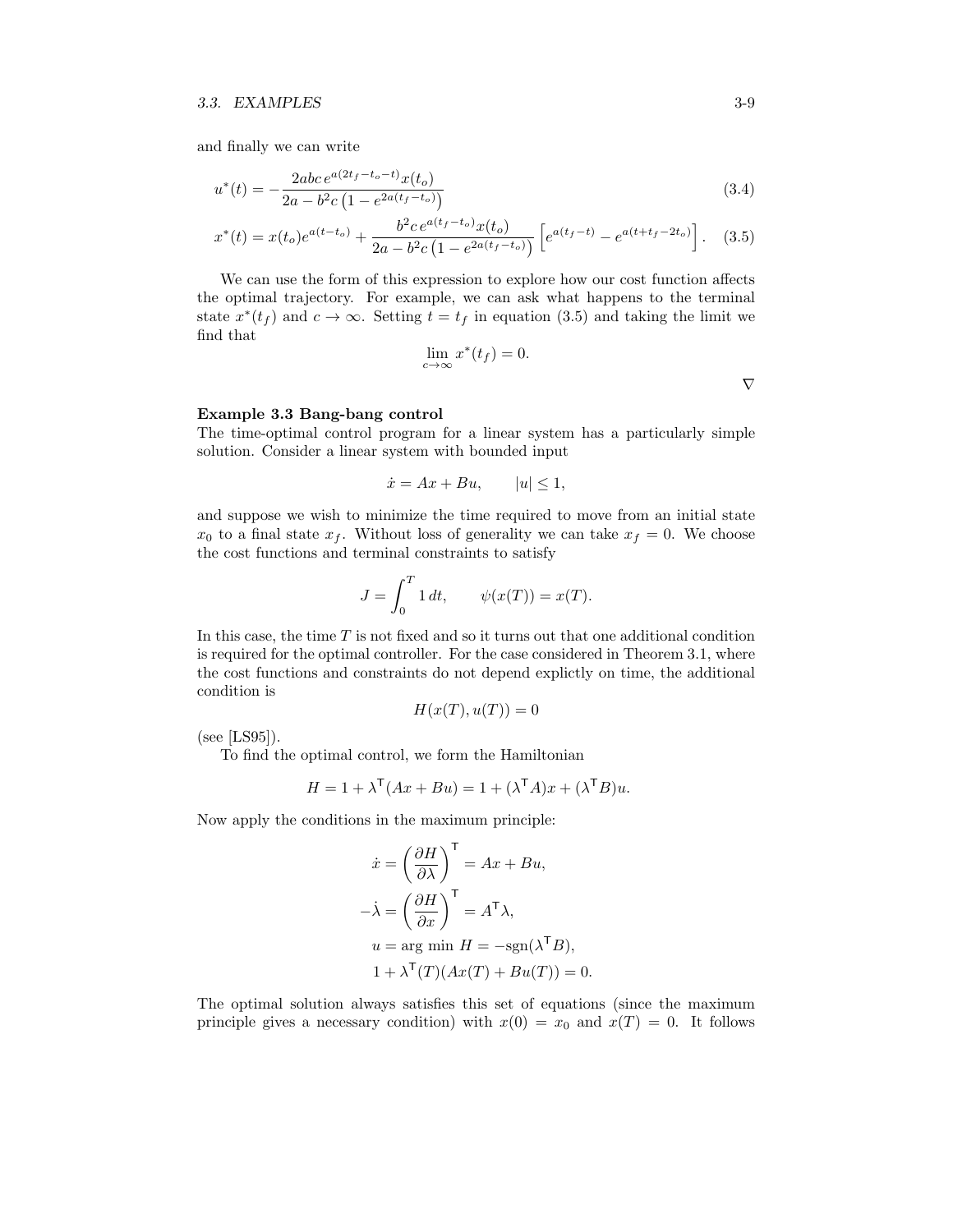that the input is always either  $+1$  or  $-1$ , depending on  $\lambda^{T}B$ . This type of control is called "bang-bang" control since the input is always on one of its limits. If  $\lambda^{\mathsf{T}}(t)B=0$  then the control is not well defined, but if this is only true for a specific time instant (e.g.,  $\lambda^{T}(t)B$  crosses zero) then the analysis still holds.  $\nabla$ 

## 3.4 Python Implementation<sup>[1](#page-10-0)</sup>

The optimal module of the Python Control Systems Library (python-control) provides support for optimization-based controllers for nonlinear systems with state and input constraints.

The optimal control module provides a means of computing optimal trajectories for nonlinear systems and implementing optimization-based controllers, including model predictive control (described in Chapter [4\)](#page-0-0). The basic optimal control problem is to solve the optimization

$$
\min_{u(\cdot)} \int_0^T L(x, u) dt + V(x(T))
$$

subject to the constraint

$$
\dot{x} = f(x, u), \qquad x \in \mathbb{R}^n, u \in \mathbb{R}^m.
$$

Constraints on the states and inputs along the trajectory and at the end of the trajectory can also be specified:

$$
1b_i \le g_i(x, u) \le ub_i, \qquad i = 1, \dots, k
$$
  

$$
\psi_i(x(T)) = 0, \qquad i = 1, \dots, q.
$$

The python-control implementation of optimal control follows the basic problem setup described here, but carries out all computations in discrete time (so that integrals become sums) and over a finite horizon.

To describe an optimal control problem we need an input/output system, a time horizon, a cost function, and (optionally) a set of constraints on the state and/or input, either along the trajectory and at the terminal time. The optimal control module operates by converting the optimal control problem into a standard optimization problem that can be solved by scipy.optimize.minimize(). The optimal control problem can be solved by using the solve\_ocp() function:

res = obc.solve\_ocp(sys, horizon, X0, cost, constraints)

The sys parameter should be an InputOutputSystem and the horizon parameter should represent a time vector that gives the list of times at which the cost and constraints should be evaluated.

The cost function has call signature  $cost(t, x, u)$  and should return the (incremental) cost at the given time, state, and input. It will be evaluated at each point in the horizon vector. The terminal\_cost parameter can be used to specify a cost function for the final point in the trajectory.

The constraints parameter is a list of constraints similar to that used by the scipy.optimize.minimize() function. Each constraint is a tuple of one of the following forms:

<span id="page-10-0"></span><sup>&</sup>lt;sup>1</sup>The material in this section is drawn from [\[FGM](#page-0-5)<sup>+</sup>21].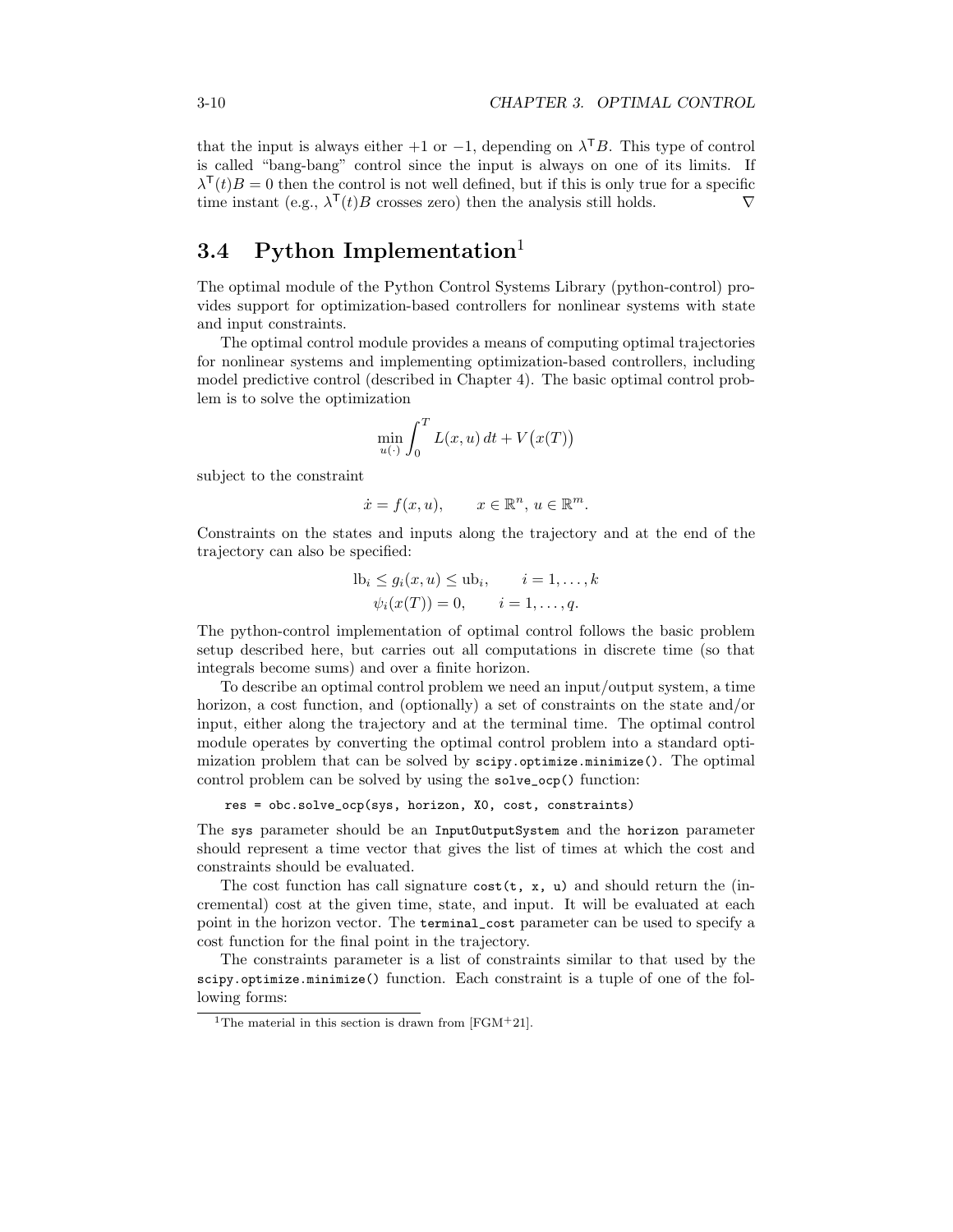```
(LinearConstraint, A, lb, ub)
(NonlinearConstraint, f, lb, ub)
```
For a linear constraint, the 2D array A is multiplied by a vector consisting of the current state x and current input u stacked vertically, then compared with the upper and lower bound. This constraint is satisfied if

lb  $\leq$  A  $\circ$  np.hstack([x, u])  $\leq$  ub

A nonlinear constraint is satisfied if

lb  $\leq f(x, u) \leq uh$ 

By default, constraints are taken to be trajectory constraints holding at all points on the trajectory. The terminal\_constraint parameter can be used to specify a constraint that only holds at the final point of the trajectory.

The return value for solve\_ocp() is a bundle object that has the following elements:

```
res.success: True if solved successfully
res.inputs: optimal input
res.states: state trajectory (if return_x == True)
res.time: copy of the time horizon vector
```
In addition, the results from scipy.optimize.minimize() are also available.

## 3.5 Linear Quadratic Regulators

In addition to its use for computing optimal, feasible trajectories for a system, we can also use optimal control theory to design a feedback law  $u = \alpha(x)$  that stabilizes a given equilibrium point. Roughly speaking, we do this by continuously re-solving the optimal control problem from our current state  $x(t)$  and applying the resulting input  $u(t)$ . Of course, this approach is impractical unless we can solve explicitly for the optimal control and somehow rewrite the optimal control as a function of the current state in a simple way. In this section we explore exactly this approach for the linear quadratic optimal control problem.

We begin with the the finite horizon, linear quadratic regulator (LQR) problem, given by

$$
\dot{x} = Ax + Bu, \qquad x \in \mathbb{R}^n, u \in \mathbb{R}^n, x_0 \text{ given},
$$

$$
\tilde{J} = \frac{1}{2} \int_0^T \left( x^{\mathsf{T}} Q_x x + u^{\mathsf{T}} Q_u u \right) dt + \frac{1}{2} x^{\mathsf{T}}(T) P_1 x(T),
$$

where  $Q_x \geq 0$ ,  $Q_u > 0$ ,  $P_1 \geq 0$  are symmetric, positive (semi-) definite matrices. Note the factor of  $\frac{1}{2}$  is usually left out, but we included it here to simplify the derivation. (The optimal control will be unchanged if we multiply the entire cost function by 2.)

To find the optimal control, we apply the maximum principle. We begin by computing the Hamiltonian *H*:

$$
H = \frac{1}{2}x^{\mathsf{T}}Q_x x + \frac{1}{2}u^{\mathsf{T}}Q_u u + \lambda^{\mathsf{T}}(Ax + Bu).
$$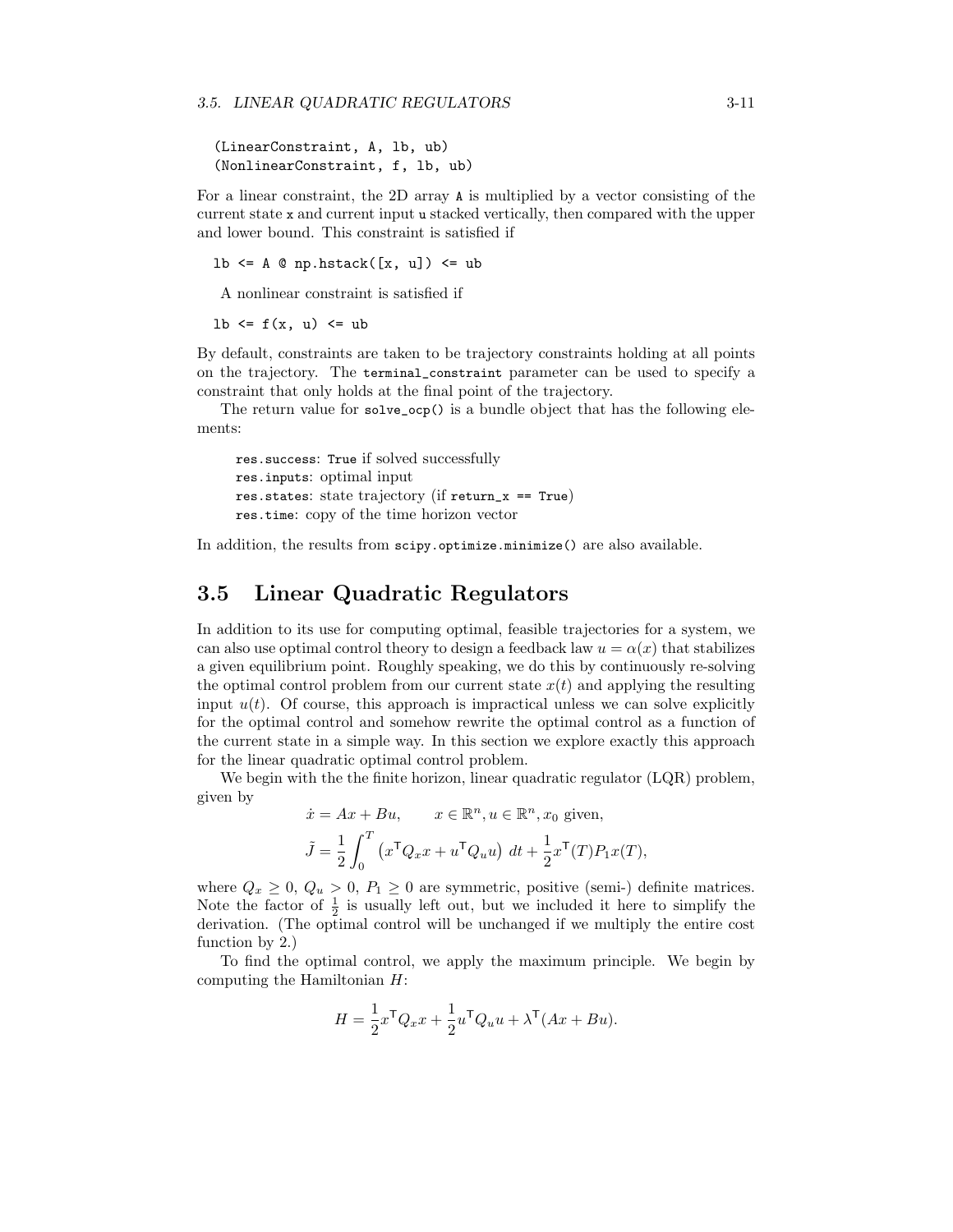Applying the results of Theorem [3.1,](#page-6-0) we obtain the necessary conditions

<span id="page-12-0"></span>
$$
\begin{aligned}\n\dot{x} &= \left(\frac{\partial H}{\partial \lambda}\right)^{\mathsf{T}} = Ax + Bu, & x(0) &= x_0, \\
-\dot{\lambda} &= \left(\frac{\partial H}{\partial x}\right)^{\mathsf{T}} = Q_x x + A^{\mathsf{T}} \lambda, & \lambda(T) &= P_1 x(T), \\
0 &= \left(\frac{\partial H}{\partial u}\right)^{\mathsf{T}} = Q_u u + B^{\mathsf{T}} \lambda.\n\end{aligned}
$$
\n(3.6)

The last condition can be solved to obtain the optimal controller

$$
u = -Q_u^{-1}B^{\mathsf{T}}\lambda,
$$

which can be substituted into the dynamic equation  $(3.6)$  To solve for the optimal control we must solve a *two point boundary value problem* using the initial condition  $x(0)$  and the final condition  $\lambda(T)$ . Unfortunately, it is very hard to solve such problems in general.

Given the linear nature of the dynamics, we attempt to find a solution by setting  $\lambda(t) = P(t)x(t)$  where  $P(t) \in \mathbb{R}^{n \times n}$ . Substituting this into the necessary condition, we obtain

$$
\dot{\lambda} = \dot{P}x + P\dot{x} = \dot{P}x + P(Ax - BQ_u^{-1}B^{\mathsf{T}}P)x,
$$
  

$$
\implies -\dot{P}x - PAx + PBQ_u^{-1}BPx = Q_x x + A^{\mathsf{T}}Px.
$$

This equation is satisfied if we can find  $P(t)$  such that

<span id="page-12-1"></span>
$$
- \dot{P} = PA + A^{\mathsf{T}}P - PBQ_{u}^{-1}B^{\mathsf{T}}P + Q_{x}, \qquad P(T) = P_{1}.
$$
 (3.7)

This is a *matrix differential equation* that defines the elements of  $P(t)$  from a final value  $P(T)$ . Solving it is conceptually no different than solving the initial value problem for vector-valued ordinary differential equations, except that we must solve for the individual elements of the matrix  $P(t)$  backwards in time. Equation [\(3.7\)](#page-12-1) is called the *Riccati ODE*.

An important property of the solution to the optimal control problem when written in this form is that  $P(t)$  can be solved without knowing either  $x(t)$  or  $u(t)$ . This allows the two point boundary value problem to be separated into first solving a final-value problem and then solving a time-varying initial value problem. More specifically, given  $P(t)$  satisfying equation  $(3.7)$ , we can apply the optimal input

$$
u(t) = -Q_u^{-1}B^{\mathsf{T}}P(t)x.
$$

and then solve the original dynamics of the system forward in time from the initial condition  $x(0) = x_0$ . Note that this is a (time-varying) *feedback* control that describes how to optimally move from *any* state toward the origin in time *T*.

An important variation of this problem is the case when we choose  $T = \infty$  and eliminate the terminal cost (set  $P_1 = 0$ ). This gives us the cost function

<span id="page-12-2"></span>
$$
J = \int_0^\infty (x^\mathsf{T} Q_x x + u^\mathsf{T} Q_u u) dt.
$$
 (3.8)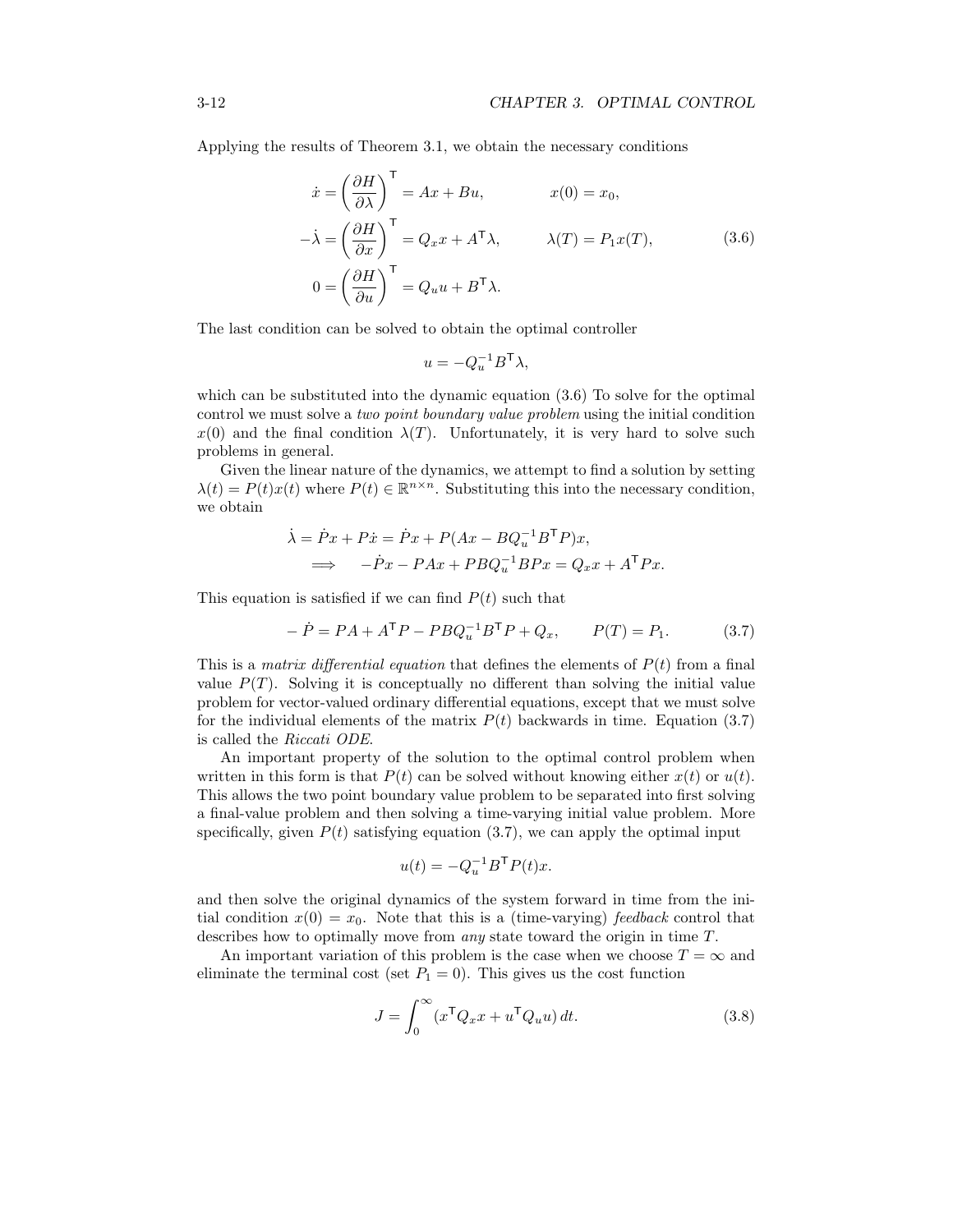#### *3.5. LINEAR QUADRATIC REGULATORS* 3-13

Since we do not have a terminal cost, there is no constraint on the final value of  $\lambda$  or, equivalently,  $P(t)$ . We can thus seek to find a constant  $P$  satisfying equation [\(3.7\)](#page-12-1). In other words, we seek to find *P* such that

<span id="page-13-0"></span>
$$
PA + ATP - PBQu-1BTP + Qx = 0.
$$
 (3.9)

This equation is called the *algebraic Riccati equation*. Given a solution, we can choose our input as

$$
u = -Q_u^{-1}B^{\mathsf{T}}Px.
$$

This represents a *constant gain*  $K = Q_u^{-1}B^{\mathsf{T}}P$  where P is the solution of the algebraic Riccati equation.

The implications of this result are interesting and important. First, we notice that if  $Q_x > 0$  and the control law corresponds to a finite minimum of the cost, then we must have that  $\lim_{t\to\infty} x(t) = 0$ , otherwise the cost will be unbounded. This means that the optimal control for moving from any state *x* toward the origin can be achieved by applying a feedback  $u = -Kx$  for K chosen as described as above and letting the system evolve in closed loop. More amazingly, the gain matrix *K* can be written in terms of the solution to a (matrix) quadratic equation [\(3.9\)](#page-13-0). This quadratic equation can be solved numerically: in python-control the command  $K = \text{control.lqr}(A, B, Qx, Qu)$  provides the optimal feedback compensator.

In deriving the optimal quadratic regulator, we have glossed over a number of important details. It is clear from the form of the solution that we must have  $Q_u > 0$  since its inverse appears in the solution. We would typically also have  $Q_x > 0$  so that the integral cost is only zero when  $x = 0$ , but in some instances we might only care about certain states, which would imply that  $Q_x \geq 0$ . For this case, if we let  $Q_x = H^{\mathsf{T}}H$  (always possible), our cost function becomes

$$
J = \int_0^\infty x^\mathsf{T} H^\mathsf{T} H x + u^\mathsf{T} Q_u u \, dt = \int_0^\infty ||Hx||^2 + u^\mathsf{T} Q_u u \, dt.
$$

A technical condition for the optimal solution to exist is that the pair (*A, H*) be *detectable* (implied by observability). This makes sense intuitively by considering  $y = Hx$  as an output. If *y* is not observable then there may be non-zero initial conditions that produce no output and so the cost would be zero. This would lead to an ill-conditioned problem and hence we will require that  $Q_x \geq 0$  satisfy an appropriate observability condition.

We summarize the main results as a theorem.

Theorem 3.2. *Consider a linear control system with quadratic cost:*

$$
\dot{x} = Ax + Bu, \qquad J = \int_0^\infty x^\mathsf{T} Q_x x + u^\mathsf{T} Q_u u \, dt.
$$

*Assume that the system defined by*  $(A, B)$  *is reachable,*  $Q_x = Q_x^T \geq 0$  *and*  $Q_u =$  $Q_u^{\mathsf{T}} > 0$ . Further assume that  $Q_x = H^{\mathsf{T}}H$  and that the linear system with dynamics *matrix A and output matrix H is observable. Then the optimal controller satisfies*

$$
u = -Q_u^{-1}B^{\mathsf{T}}Px, \qquad PA + A^{\mathsf{T}}P - PBQ_u^{-1}B^{\mathsf{T}}P = -Q_x,
$$

and the minimum cost from initial condition  $x(0)$  is given by  $J^* = x^{\mathsf{T}}(0)Px(0)$ .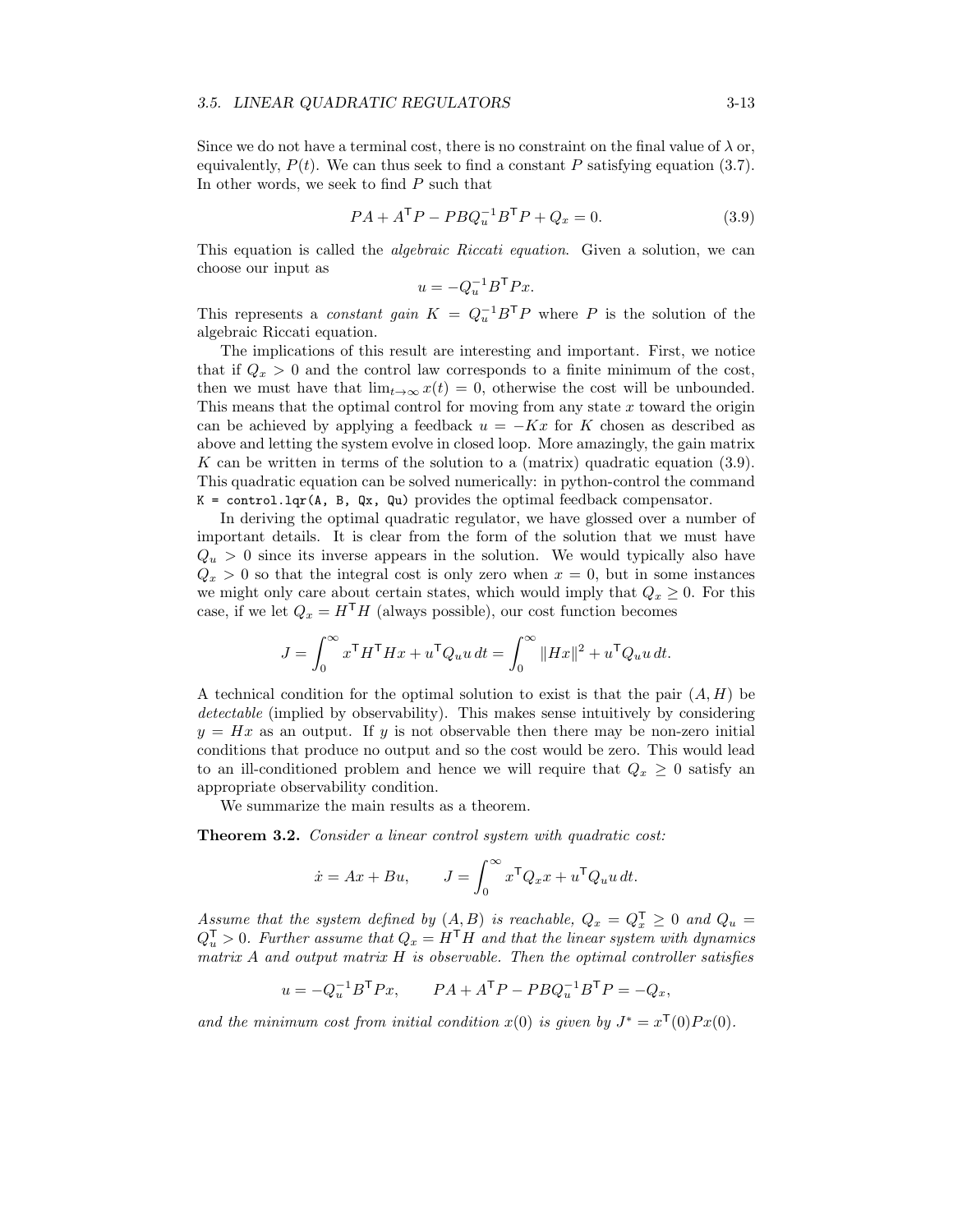The basic form of the solution follows from the necessary conditions, with the theorem asserting that a constant solution exists for  $T = \infty$  when the additional conditions are satisfied. The full proof can be found in standard texts on optimal control, such as Lewis and Syrmos [\[LS95\]](#page-0-3) or Athans and Falb [\[AF06\]](#page-0-6). A simplified version, in which we first assume the optimal control is linear, is left as an exercise.

#### Example 3.4 Optimal control of a double integrator

Consider a double integrator system

$$
\frac{dx}{dt} = \begin{bmatrix} 0 & 1 \\ 0 & 0 \end{bmatrix} x + \begin{bmatrix} 0 \\ 1 \end{bmatrix} u
$$

with quadratic cost given by

$$
Q_x = \begin{bmatrix} q^2 & 0 \\ 0 & 0 \end{bmatrix}, \qquad Q_u = 1.
$$

The optimal control is given by the solution of matrix Riccati equation [\(3.9\)](#page-13-0). Let *P* be a symmetric positive definite matrix of the form

$$
P = \begin{bmatrix} a & b \\ b & c \end{bmatrix}.
$$

Then the Riccati equation becomes

$$
\begin{bmatrix} -b^2 + q^2 & a - bc \ a - bc & 2b - c^2 \end{bmatrix} = \begin{bmatrix} 0 & 0 \ 0 & 0 \end{bmatrix},
$$

which has solution

$$
P = \begin{bmatrix} \sqrt{2q^3} & q \\ q & \sqrt{2q} \end{bmatrix}.
$$

The controller is given by

$$
K = Q_u^{-1} B^{\mathsf{T}} P = [q \quad \sqrt{2q}].
$$

The feedback law minimizing the given cost function is then  $u = -Kx$ .

To better understand the structure of the optimal solution, we examine the eigenstructure of the closed loop system. The closed-loop dynamics matrix is given by

$$
A_{cl} = A - BK = \begin{bmatrix} 0 & 1 \\ -q & -\sqrt{2q} \end{bmatrix}.
$$

The characteristic polynomial of this matrix is

$$
\lambda^2 + \sqrt{2q}\lambda + q.
$$

Comparing this to  $\lambda^2 + 2\zeta\omega_0\lambda + \omega_0^2$ , we see that

$$
\omega_0 = \sqrt{q}, \qquad \zeta = \frac{1}{\sqrt{2}}.
$$

Thus the optimal controller gives a closed loop system with damping ratio  $\zeta = 0.707$ , giving a good tradeoff between rise time and overshoot (see FBS2e).

$$
\nabla
$$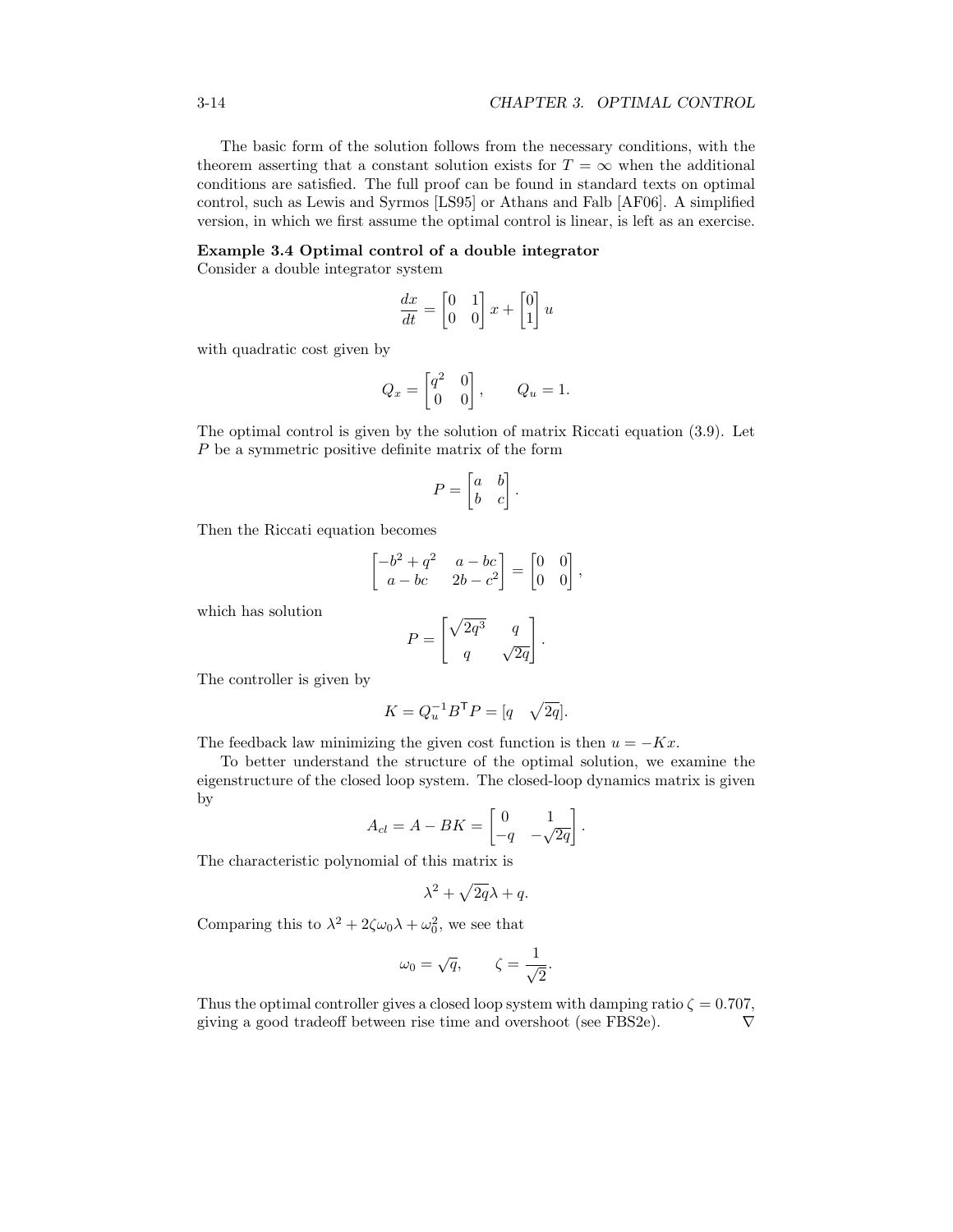## 3.6 Choosing LQR weights

One of the key questions in LQR design is how to choose the weights  $Q_x$  and  $Q_u$ . To choose specific values for the cost function weights *Q<sup>x</sup>* and *Qu*, we must use our knowledge of the system we are trying to control. A particularly simple choice is to use diagonal weights

$$
Q_x = \begin{bmatrix} q_1 & 0 \\ & \ddots & \\ 0 & q_n \end{bmatrix}, \qquad Q_u = \begin{bmatrix} \rho_1 & 0 \\ & \ddots & \\ 0 & \rho_n \end{bmatrix}.
$$

For this choice of  $Q_x$  and  $Q_u$ , the individual diagonal elements describe how much each state and input (squared) should contribute to the overall cost. Hence, we can take states that should remain small and attach higher weight values to them. Similarly, we can penalize an input versus the states and other inputs through choice of the corresponding input weight  $\rho_i$ .

Choosing the individual weights for the (diagonal) elements of the *Q<sup>x</sup>* and *Q<sup>u</sup>* matrix can be done by deciding on a weighting of the errors from the individual terms. Bryson and Ho [\[BH75\]](#page-0-7) have suggested the following method for choosing the matrices  $Q_x$  and  $Q_y$  in equation [\(3.8\)](#page-12-2): (1) choose  $q_i$  and  $p_j$  as the inverse of the square of the maximum value for the corresponding  $x_i$  or  $u_j$ ; (2) modify the elements to obtain a compromise among response time, damping and control effort. This second step can be performed by trial and error.

It is also possible to choose the weights such that only a given subset of variable are considered in the cost function. Let  $z = Hx$  be the output we want to keep small and verify that  $(A, H)$  is observable. Then we can use a cost function of the form

$$
Q_x = H^{\mathsf{T}} H \qquad Q_u = \rho I.
$$

The constant  $\rho$  allows us to trade off  $||z||^2$  versus  $\rho||u||^2$ .

We illustrate the various choices through an example application.

#### <span id="page-15-0"></span>Example 3.5 Thrust vectored aircraft

Consider the thrust vectored aircraft example introduced in FBS2e, Example [3.12.](#page-0-1) The system is shown in Figure [3.3,](#page-16-0) reproduced from FBS2e. The linear quadratic regulator problem was illustrated in Example 6.8, where the weights were chosen as  $Q_x = I$  and  $Q_u = \rho I$ . Figure [3.4](#page-17-0) reproduces the step response for this case.

A more physically motivated weighted can be computing by specifying the comparable errors in each of the states and adjusting the weights accordingly. Suppose, for example that we consider a 1 cm error in *x*, a 10 cm error in *y* and a  $5^{\circ}$  error in  $\theta$ to be equivalently bad. In addition, we wish to penalize the forces in the sidewards direction  $(F_1)$  since these results in a loss in efficiency. This can be accounted for in the LQR weights be choosing

$$
Q_x = \begin{bmatrix} 100 & 0 & 0 & 0 & 0 & 0 \\ 0 & 10 & 0 & 0 & 0 & 0 \\ 0 & 0 & 36/\pi & 0 & 0 & 0 \\ 0 & 0 & 0 & 0 & 0 & 0 \\ 0 & 0 & 0 & 0 & 0 & 0 \\ 0 & 0 & 0 & 0 & 0 & 0 \end{bmatrix}, \qquad Q_u = \begin{bmatrix} 10 & 0 \\ 0 & 1 \end{bmatrix}.
$$

The results of this choice of weights are shown in Figure [3.5.](#page-17-1)  $\nabla$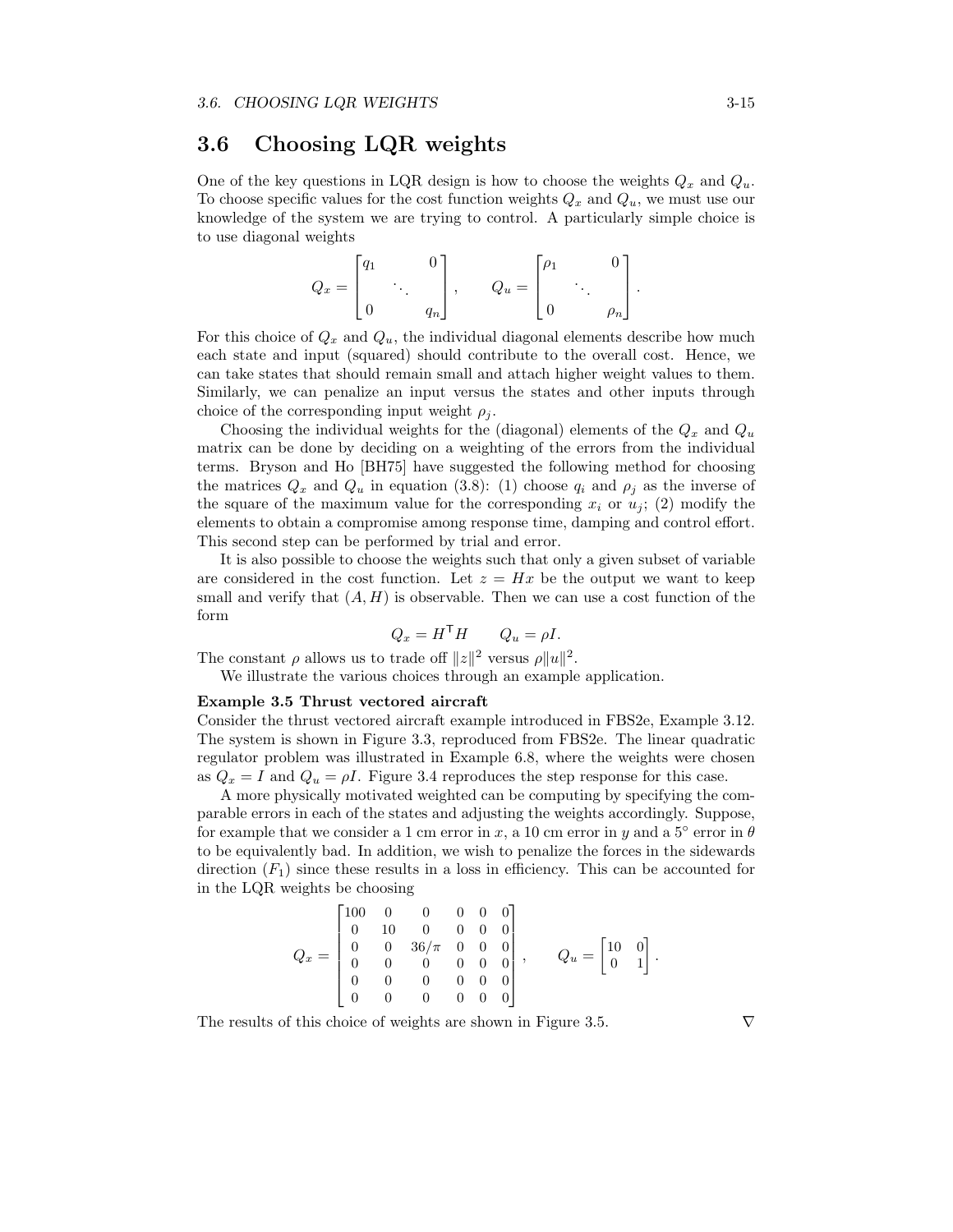<span id="page-16-0"></span>

Figure 3.3: Vectored thrust aircraft. The Harrier AV-8B military aircraft (a) redirects its engine thrust downward so that it can "hover" above the ground. Some air from the engine is diverted to the wing tips to be used for maneuvering. As shown in (b), the net thrust on the aircraft can be decomposed into a horizontal force  $F_1$  and a vertical force  $F_2$  acting at a distance  $r$  from the center of mass.

## 3.7 Advanced Topics

In this section we briefly touch on some related topics in optimal control, with reference to more detailed treatments where appropriate.

#### Dynamic programming

An alternative formulation to the optimal control problem is to make use of the "principle of optimality", which states (roughly) that if we are given an optimal policy, then the optimal policy from any point along the implementation of that policy must also be optimal. In the context of optimal trajectory generation, we can interpret this as saying that if we solve an optimal control problem from any state along an optimal trajectory, we will get the remainder of the optimal trajectory (how could it be otherwise!?).

The implication of this statement for trajectory generation is that we can work "backwards" from the final time of our optimal control problem and compute the cost by moving backwards in time until we reach the initial time. Toward this end, we define the "cost to go" from a given state *x* at time *t* as

$$
J(x,t) = \int_t^T L(x(\tau), u(\tau)) d\tau + V(x(T)).
$$

Given a state  $x(t)$ , We see that the cost at time *T* is given by  $J(T, x) = V(x(T))$ and the cost at other times includes the integral of the cost from time *t* to *T* plus the terminal cost.

It can be shown that a necessary condition for a trajectory  $x(\cdot)$ ,  $u(\cdot)$  to be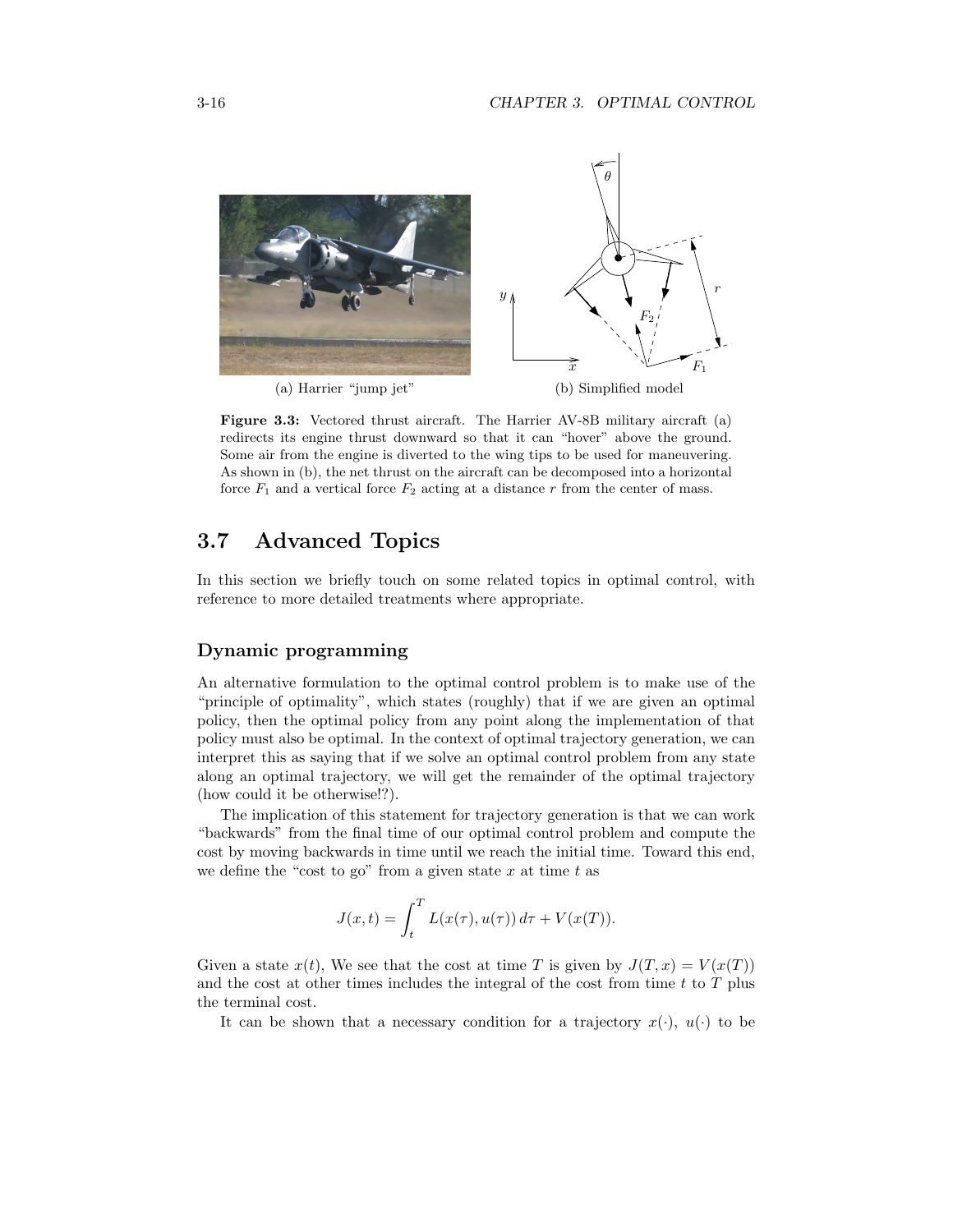<span id="page-17-2"></span><span id="page-17-0"></span>

Figure 3.4: Step response for a vectored thrust aircraft. The plot in (a) shows the *x* and *y* positions of the aircraft when it is commanded to move 1 m in each direction. In (b) the *x* motion is shown for control weights  $\rho = 1, 10^2, 10^4$ . A higher weight of the input term in the cost function causes a more sluggish response.

<span id="page-17-1"></span>

Figure 3.5: Step response for a vector thrust aircraft using physically motivated LQR weights (a). The rise time for  $x$  is much faster than in Figure [3.4a,](#page-17-2) but there is a small oscillation and the inputs required are quite large (b).

optimal is that the *Hamilton-Jacobi-Bellman equation* (HJB equation) be satisfied:

<span id="page-17-3"></span>
$$
\frac{\partial J^*}{\partial t}(x,t) = -H(x, u^*, \frac{\partial J^{*\mathsf{T}}}{\partial x}(x,t)), \qquad J(x,T) = V(x), \tag{3.10}
$$

where *H* is the Hamiltonian function,  $u^*$  is the optimal input, and  $V : \mathbb{R}^n \to \mathbb{R}$ is the terminal cost. As in the case of the maximum principle, we choose  $u^*$  to minimize the Hamiltonian:

$$
u^* = \operatorname*{arg\,min}_u H(x^*, u, \frac{\partial J^{*\mathsf{T}}}{\partial x}(x^*, u).
$$

Equation [\(3.10\)](#page-17-3) is a partial differential equation for  $J(x, t)$  with boundary condition  $J(x,T) = V(x)$ .

From the form of the Hamilton-Jacobi-Bellman equation, we see that we can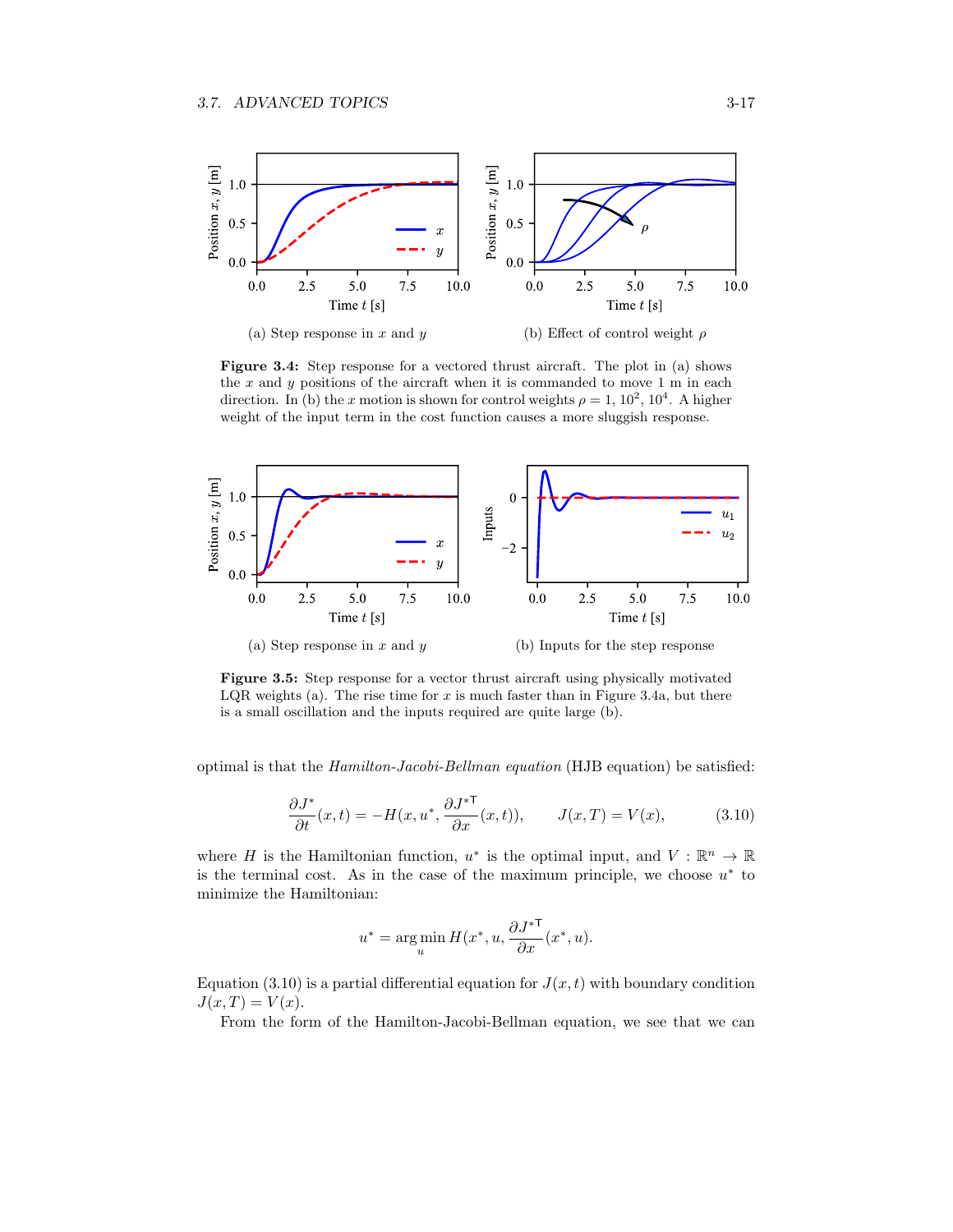interpret the costate variables  $\lambda$  as

$$
\lambda^T = \frac{\partial J^*}{\partial x}(x, t).
$$

Thus the costate variables can be thought of as the sensitivity of the cost to go at a given point along the optimal trajectory. This interpretation allows some alternative formulations of the optimal control problem, as well as additional insights.

While solving the Hamilton-Jacobi-Bellman equation is not particularly easy in the continuous case, it turns out that discrete version of the problem can make good use of the principle of optimality. In particular, for problems with variables that take on a sequence of values from a finite set (known as discrete-decision making problems), we can compute the optimal set of decisions by starting with the cost at the end of the sequence and then computing the values of the optimized cost stepping backwards in time. This technique is known as *dynamic programming* and arises in a number of different applications in computer science, economics, and other areas.

Detailed explanations of dynamic programming formulations of optimal control are available in a wide variety of textbooks. The online notes from Daniel Liberzon are a good open source resource for this material:

#### <http://liberzon.csl.illinois.edu/teaching/cvoc/cvoc.html>

Chapter 5 in these notes provides a more detailed explanation of the material briefly summarized here.

#### Integral action

Controllers based on state feedback achieve the correct steady-state response to command signals by having a good model of the system that can generate the proper feedforward signal *u*d. However, if the model is incorrect or disturbances are present, there may be steady state errors. Integral feeback is a classic technique for achieving zero steady state output error in the presence of constant disturbances or errors in the feedforward signal.

The basic approach in integral feedback is to create a state within the controller that computes the integral of the error signal, which is then used as a feedback term. We do this by augmenting the description of the system with a new state *z*, which is the integral of the difference between the the actual output  $y = h(x)$  and desired output  $y_d = h(x_d)$ . The augmented state equations become

<span id="page-18-0"></span>
$$
\frac{d\xi}{dt} = \frac{d}{dt} \begin{bmatrix} x \\ z \end{bmatrix} = \begin{bmatrix} f(x, u) \\ h(x) - h(x_d) \end{bmatrix} =: F(\xi, u, x_d) \tag{3.11}
$$

We can now design a feedback compensator (such as an LQR controller) that stabilizes the system to the desired trajectory  $\xi_d = (x_d, 0)$ , which will cause *y* to approach  $h(x_d)$  in steady state.

Given the augmented system, we design a state space controller in the usual fashion, with a control law of the form

$$
u = u_{d} - K(\xi - \xi_{d}) = u_{d} - K\begin{bmatrix} x - x_{d} \\ z \end{bmatrix},
$$
\n(3.12)

where  $K$  is state feedback term for the augmented system  $(3.11)$ .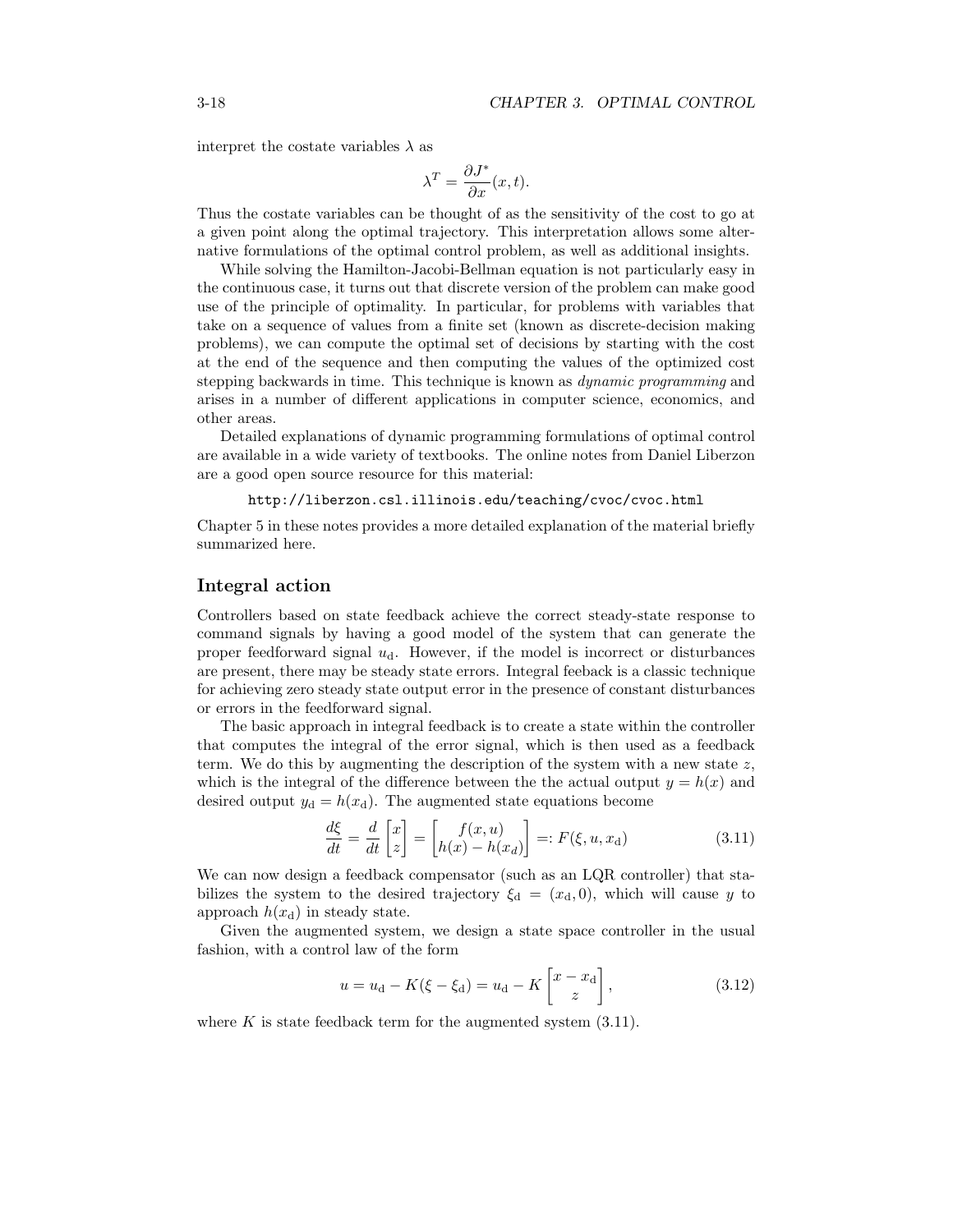#### Singular extremals

The necessary conditions in the maximum principle enforce the constraints through the of the Lagrange multipliers  $\lambda(t)$ . In some instances, we can get an extremal curve that has one or more of the  $\lambda$ 's identically equal to zero. This corresponds to a situation in which the constraint is satisfied strictly through the minimization of the cost function and does not need to be explicitly enforced. We illustrate this case through an example.

#### Example 3.6 Nonholonomic integrator

Consider the minimum time optimization problem for the nonholonomic integrator introduced in Example [2.2](#page-0-8) with input constraints  $|u_i| \leq 1$ . The Hamiltonian for the system is given by

$$
H = 1 + \lambda_1 u_1 + \lambda_2 u_2 + \lambda_3 x_2 u_1
$$

and the resulting equations for the Lagrange multipliers are

$$
\dot{\lambda}_1 = 0, \qquad \dot{\lambda}_2 = \lambda_3 x_2, \qquad \dot{\lambda}_3 = 0. \tag{3.13}
$$

It follows from these equations that  $\lambda_1$  and  $\lambda_3$  are constant. To find the input *u* corresponding to the extremal curves, we see from the Hamiltonian that

$$
u_1 = -\text{sgn}(\lambda_1 + \lambda_3 x_2 u_1), \qquad u_2 = -\text{sgn}\lambda_2.
$$

These equations are well-defined as long as the arguments of  $sgn(\cdot)$  are non-zero and we get switching of the inputs when the arguments pass through 0.

An example of an abnormal extremal is the optimal trajectory between  $x_0 =$  $(0,0,0)$  to  $x_f = (\rho,0,0)$  where  $\rho > 0$ . The minimum time trajectory is clearly given by moving on a straight line with  $u_1 = 1$  and  $u_2 = 0$ . This extremal satisfies the necessary conditions but with  $\lambda_2 \equiv 0$ , so that the "constraint" that  $\dot{x}_2 = u_2$  is not strictly enforced through the Lagrange multipliers. strictly enforced through the Lagrange multipliers.

## 3.8 Further Reading

There are a number of excellent books on optimal control. One of the first (and best) is the book by Pontryagin et al. [\[PBGM62\]](#page-0-4). During the 1960s and 1970s a number of additional books were written that provided many examples and served as standard textbooks in optimal control classes. Athans and Falb [\[AF06\]](#page-0-6) and Bryson and Ho [\[BH75\]](#page-0-7) are two such texts. A very elegant treatment of optimal control from the point of view of optimization over general linear spaces is given by Luenberger [\[Lue97\]](#page-0-2). A modern engineering textbook that contains a very compact and concise derivation of the key results in optimal control is the book by Lewis, Vrabie and Syrmos [\[LVS12\]](#page-0-9). Finally, the online (and open access) notes by Daniel Liberzon [\[Lib10\]](#page-0-10) provide detailed coverage of all of the topics in this chapter.

## Exercises

**3.1** (a) Let  $G_1, G_2, \ldots, G_k$  be a set of row vectors on  $\mathbb{R}^n$ . Let F be another row vector on  $\mathbb{R}^n$  such that for every  $x \in \mathbb{R}^n$  satisfying  $G_i x = 0, i = 1, \ldots, k$ , we have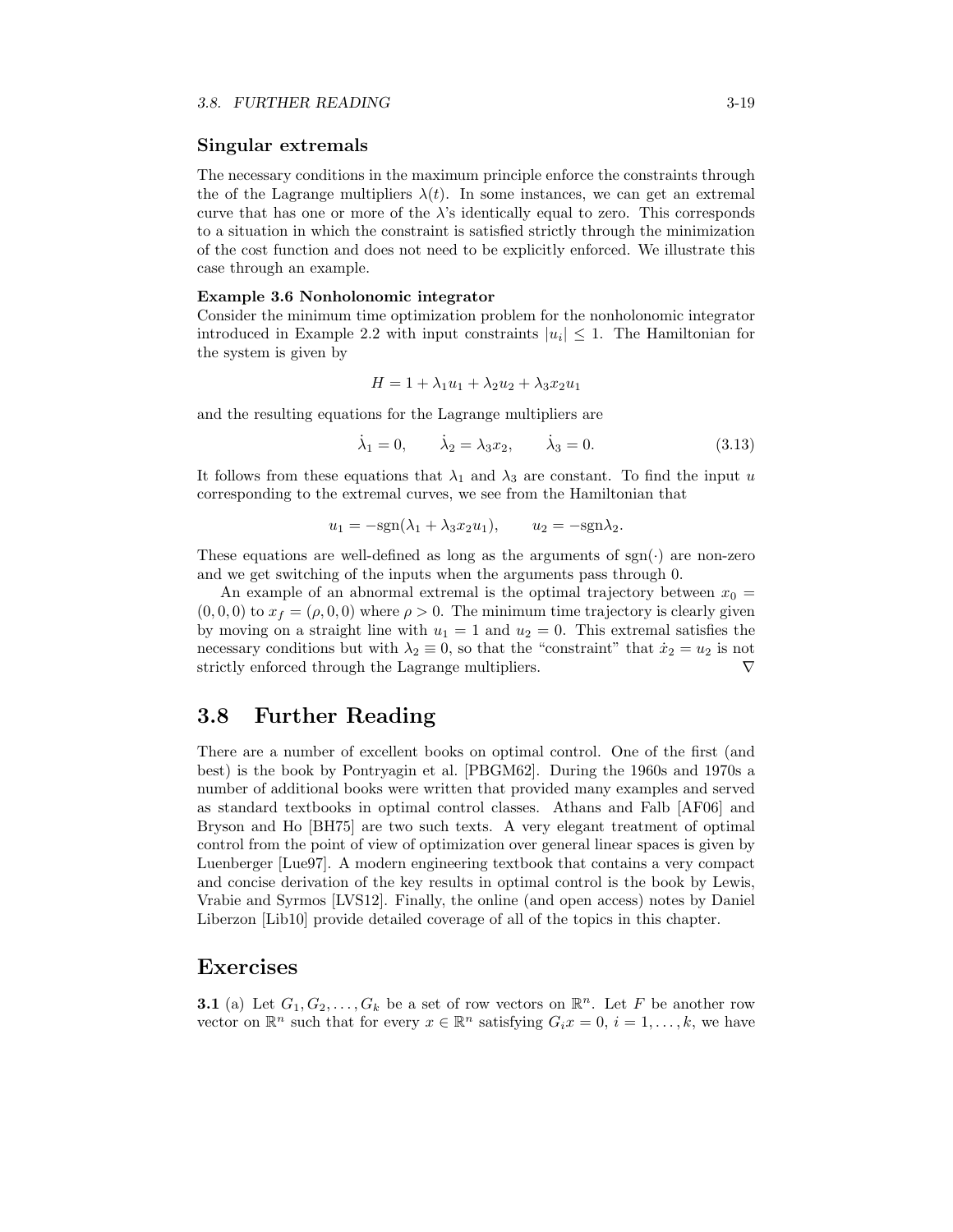$Fx = 0$ . Show that there are constants  $\lambda_1, \lambda_2, \ldots, \lambda_k$  such that

$$
F = \sum_{i=1}^{k} \lambda_i G_i.
$$

(b) Let  $x^* \in \mathbb{R}^n$  be an the extremal point (maximum or minimum) of a function *f* subject to the constraints  $g_i(x) = 0$ ,  $i = 1, ..., k$ . Assuming that the gradients  $\partial g_i(x^*)/\partial x$  are linearly independent, show that there are *k* scalers  $\lambda_i$ ,  $i = 1, \ldots, k$ such that

$$
\tilde{f}(x^*) = f(x^*) + \sum_{i=1}^k \lambda_i g_i(x^*).
$$

3.2 Consider the following control system

$$
\dot{q} = u
$$

$$
\dot{Y} = qu^{\mathsf{T}} - uq^{\mathsf{T}}
$$

where  $u \in \mathbb{R}^m$  and  $Y \in \mathbb{R}^{m \times m}$  is a skew symmetric matrix,  $Y^{\mathsf{T}} = Y$ .

(a) For the fixed end point problem, derive the form of the optimal controller minimizing the following integral

$$
\frac{1}{2} \int_0^1 u^{\mathsf{T}} u \, dt.
$$

(b) For the boundary conditions  $q(0) = q(1) = 0$ ,  $Y(0) = 0$  and

$$
Y(1) = \begin{bmatrix} 0 & -y_3 & y_2 \\ y_3 & 0 & -y_1 \\ -y_2 & y_1 & 0 \end{bmatrix}
$$

for some  $y \in \mathbb{R}^3$ , give an explicit formula for the optimal inputs *u*.

(c) (Optional) Find the input *u* to steer the system from  $(0,0)$  to  $(0,\tilde{Y}) \in \mathbb{R}^m \times$  $\mathbb{R}^{m \times m}$  where  $\tilde{Y}^{\mathsf{T}} = -\tilde{Y}$ .

(Hint: if you get stuck, there is a paper by Brockett on this problem.)

3.3 In this problem, you will use the maximum principle to show that the shortest path between two points is a straight line. We model the problem by constructing a control system

$$
\dot{x}=u,
$$

where  $x \in \mathbb{R}^2$  is the position in the plane and  $u \in \mathbb{R}^2$  is the velocity vector along the curve. Suppose we wish to find a curve of minimal length connecting  $x(0) = x_0$ and  $x(1) = x_f$ . To minimize the length, we minimize the integral of the velocity along the curve,

$$
J = \int_0^1 \|\dot{x}\| dt = \int_0^1 \sqrt{\dot{x}^{\mathsf{T}} \dot{x}} dt,
$$

subject to to the initial and final state constraints. Use the maximum principle to show that the minimal length path is indeed a straight line at maximum velocity. (Hint: try minimizing using the integral cost  $\|\dot{x}\|^2 = u^{\mathsf{T}}u$  first and then show this also optimizes the optimal control problem with integral cost  $\|\dot{x}\|$ .)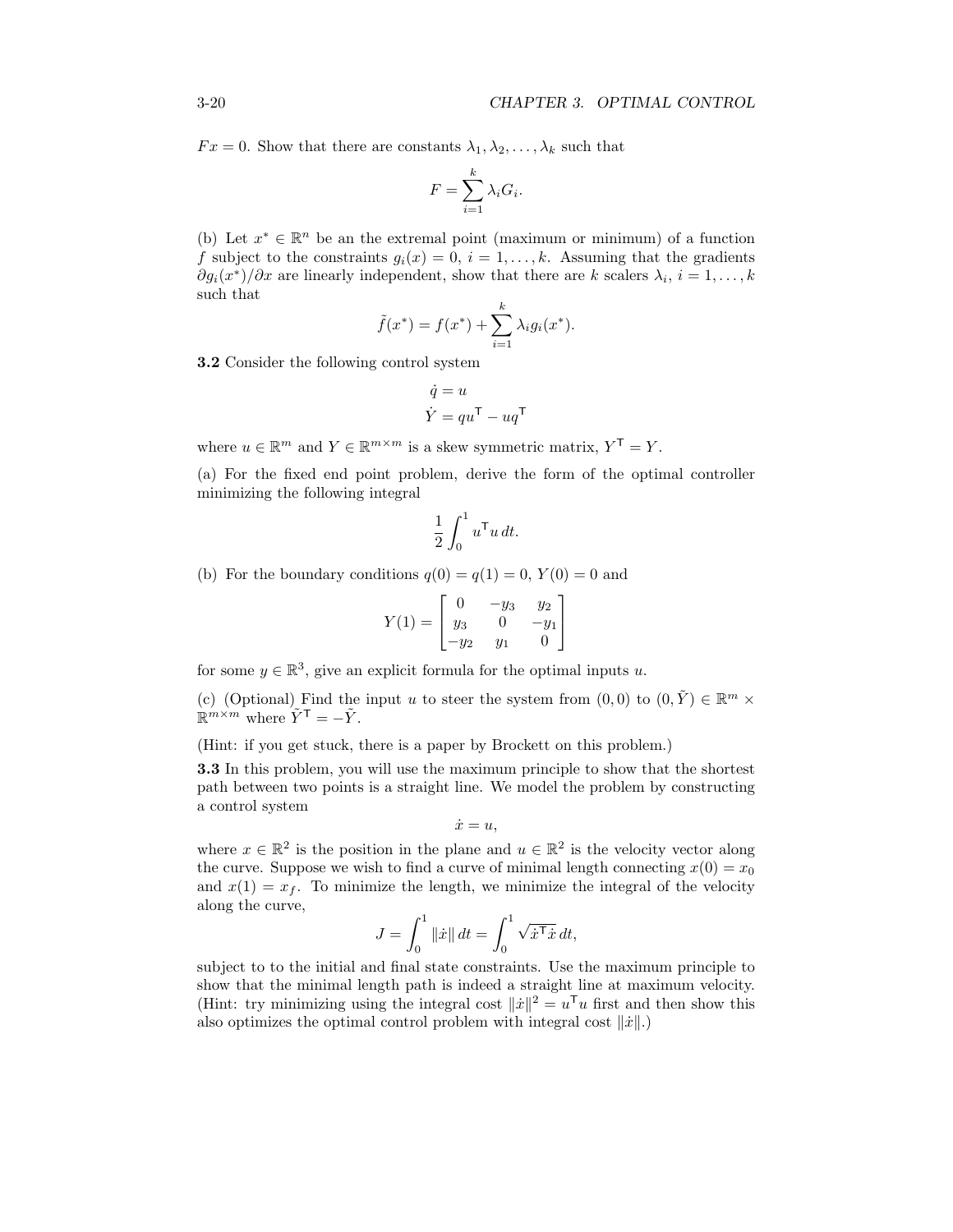<span id="page-21-0"></span>3.4 Consider the optimal control problem for the system

$$
\dot{x} = -ax + bu,
$$

where  $x = \mathbb{R}$  is a scalar state,  $u \in \mathbb{R}$  is the input, the initial state  $x(t_0)$  is given, and  $a, b \in \mathbb{R}$  are positive constants. (Note that this system is not quite the same as the one in Example [3.2.](#page-8-1)) The cost function is given by

$$
J = \frac{1}{2} \int_{t_0}^{t_f} u^2(t) dt + \frac{1}{2} c x^2(t_f),
$$

where the terminal time  $t_f$  is given and  $c$  is a constant.

(a) Solve explicitly for the optimal control  $u^*(t)$  and the corresponding state  $x^*(t)$ in terms of  $t_0$ ,  $t_f$ ,  $x(t_0)$  and  $t$  and describe what happens to the terminal state  $x^*(t_f)$  as  $c \to \infty$ .

(b) Show that the system is differentially flat with appropriate choice of output(s) and compute the state and input as a function of the flat output(s).

(c) Using the polynomial basis  $\{t^k, k = 0, \ldots, M-1\}$  with an appropriate choice of *M*, solve for the (non-optimal) trajectory between  $x(t_0)$  and  $x(t_f)$ . Your answer should specify the explicit input  $u_d(t)$  and state  $x_d(t)$  in terms of  $t_0, t_f, x(t_0), x(t_f)$ and *t*.

(d) Let  $a = 1$  and  $c = 1$ . Use your solution to the optimal control problem and the flatness-based trajectory generation to find a trajectory between  $x(0) = 0$  and  $x(1) = 1$ . Plot the state and input trajectories for each solution and compare the costs of the two approaches.

(e) (Optional) Suppose that we choose more than the minimal number of basis functions for the differentially flat output. Show how to use the additional degrees of freedom to minimize the cost of the flat trajectory and demonstrate that you can obtain a cost that is closer to the optimal.

3.5 Repeat Exercise [3.4](#page-21-0) using the system

$$
\dot{x} = -ax^3 + bu.
$$

For part (a) you need only write the conditions for the optimal cost.

3.6 Consider the problem of moving a two-wheeled mobile robot (e.g., a Segway) from one position and orientation to another. The dynamics for the system is given by the nonlinear differential equation

$$
\dot{x} = \cos \theta \, v, \qquad \dot{y} = \sin \theta \, v, \qquad \dot{\theta} = \omega,
$$

where  $(x, y)$  is the position of the rear wheels,  $\theta$  is the angle of the robot with respect to the *x* axis, *v* is the forward velocity of the robot and  $\omega$  is spinning rate. We wish to choose an input  $(v, \omega)$  that minimizes the time that it takes to move between two configurations  $(x_0, y_0, \theta_0)$  and  $(x_f, y_f, \theta_f)$ , subject to input constraints  $|v| \leq L$  and  $|\omega| \leq M$ .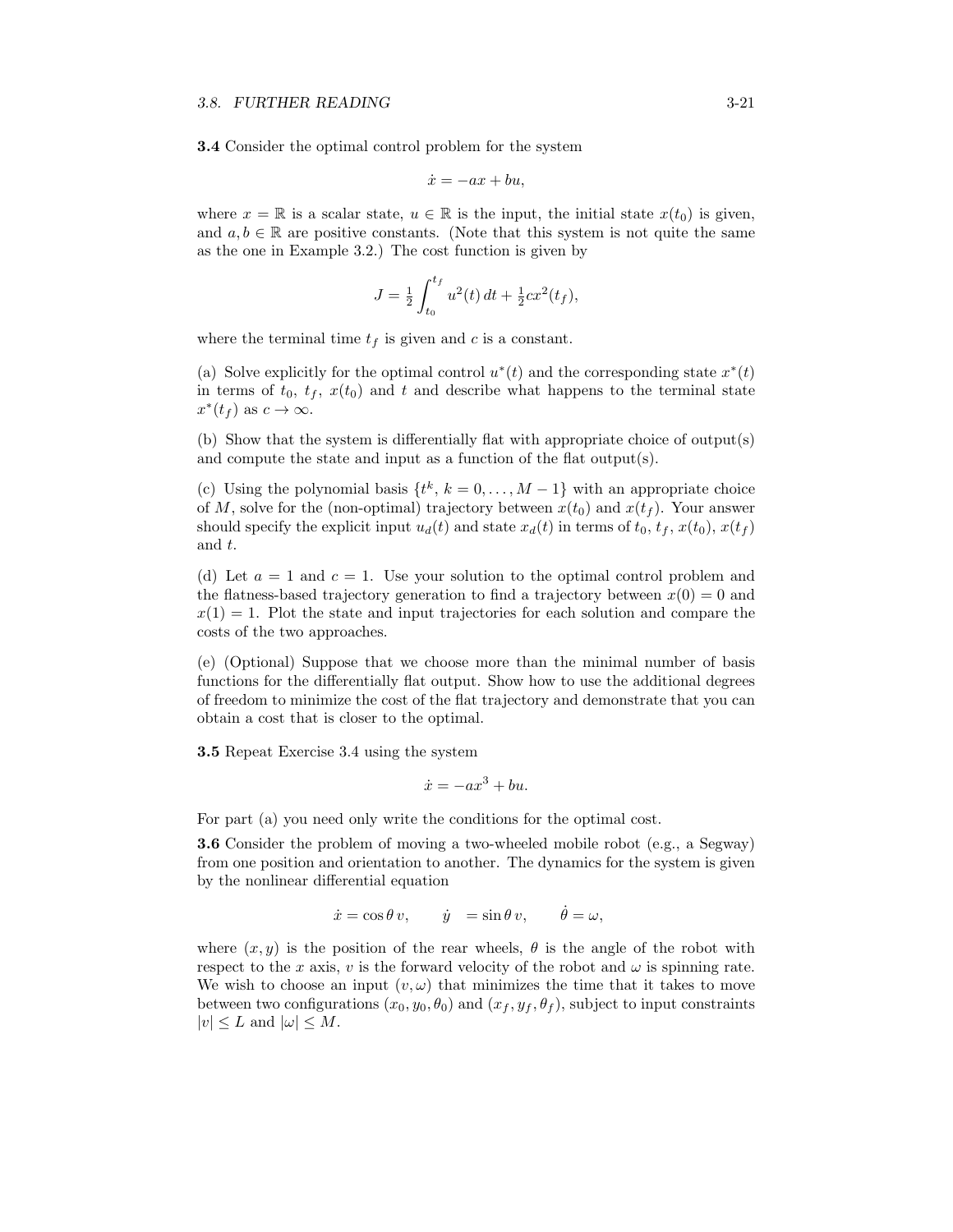Use the maximum principle to show that any optimal trajectory consists of segments in which the robot is traveling at maximum velocity in either the forward or reverse direction, and going either straight, hard left ( $\omega = -M$ ) or hard right  $(\omega = +M).$ 

Note: one of the cases is a bit tricky and cannot be completely proven with the tools we have learned so far. However, you should be able to show the other cases and verify that the tricky case is possible.

3.7 Consider a linear system with input *u* and output *y* and suppose we wish to minimize the quadratic cost function

$$
J = \int_0^\infty (y^\mathsf{T} y + \rho u^\mathsf{T} u) \, dt.
$$

Show that if the corresponding linear system is observable, then the closed loop system obtained by using the optimal feedback  $u = -Kx$  is guaranteed to be stable. 3.8 Consider the system transfer function

$$
H(s) = \frac{s+b}{s(s+a)}, \qquad a, b > 0
$$

with state space representation

$$
\begin{aligned}\n\dot{x} &= \begin{bmatrix} 0 & 1 \\ 0 & -a \end{bmatrix} x + \begin{bmatrix} 0 \\ 1 \end{bmatrix} u, \\
y &= \begin{bmatrix} b & 1 \end{bmatrix} x\n\end{aligned}
$$

and performance criterion

$$
V = \int_0^\infty (x_1^2 + u^2) dt.
$$

(a) Let

$$
P = \begin{bmatrix} p_{11} & p_{12} \\ p_{21} & p_{22} \end{bmatrix},
$$

with  $p_{12} = p_{21}$  and  $P > 0$  (positive definite). Write the steady state Riccati equation as a system of four explicit equations in terms of the elements of *P* and the constants *a* and *b*.

(b) Find the gains for the optimal controller assuming the full state is available for feedback.

3.9 Consider the optimal control problem for the system

$$
\dot{x} = ax + bu
$$
  $J = \frac{1}{2} \int_{t_0}^{t_f} u^2(t) dt + \frac{1}{2} c x^2(t_f),$ 

where  $x \in \mathbb{R}$  is a scalar state,  $u \in \mathbb{R}$  is the input, the initial state  $x(t_0)$  is given, and  $a, b \in \mathbb{R}$  are positive constants. We take the terminal time  $t_f$  as given and let  $c > 0$ be a constant that balances the final value of the state with the input required to get to that position. The optimal trajectory is derived in Example [3.2.](#page-8-1)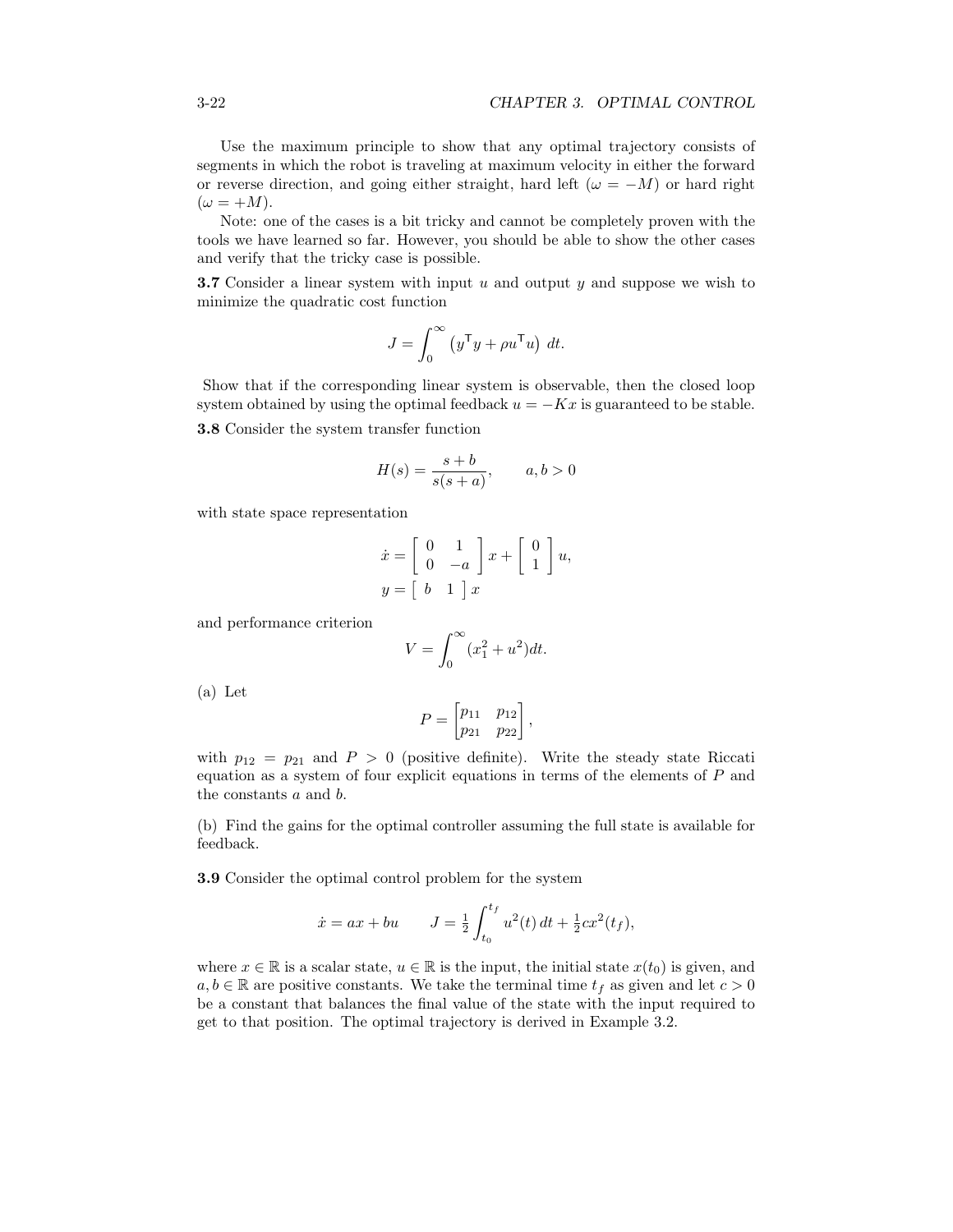Now consider the infinite horizon cost

$$
J = \frac{1}{2} \int_{t_0}^{\infty} u^2(t) dt
$$

with  $x(t)$  at  $t = \infty$  constrained to be zero.

(a) Solve for  $u^*(t) = -bPx^*(t)$  where P is the positive solution corresponding to the algebraic Riccati equation. Note that this gives an explicit feedback law  $(u = -bPx).$ 

(b) Plot the state solution of the finite time optimal controller for the following parameter values

$$
a = 2,
$$
  $b = 0.5,$   $x(t_0) = 4,$   
\n $c = 0.1, 10,$   $t_f = 0.5, 1, 10.$ 

(This should give you a total of 6 curves.) Compare these to the infinite time optimal control solution. Which finite time solution is closest to the infinite time solution? Why?

3.10 Consider the lateral control problem for an autonomous ground vehicle from Example [2.1.](#page-0-11) We assume that we are given a reference trajectory  $r = (x_d, y_d)$ corresponding to the desired trajectory of the vehicle. For simplicity, we will assume that we wish to follow a straight line in the *x* direction at a constant velocity  $v_d > 0$ and hence we focus on the  $y$  and  $\theta$  dynamics:

$$
\dot{y} = \sin \theta \, v_d, \qquad \dot{\theta} = \frac{1}{l} \tan \phi \, v_d.
$$

We let  $v_d = 10$  m/s and  $l = 2$  m.

(a) Design an LQR controller that stabilizes the position *y* to  $y_d = 0$ . Plot the step and frequency response for your controller and determine the overshoot, rise time, bandwidth and phase margin for your design. (Hint: for the frequency domain specifications, break the loop just before the process dynamics and use the resulting SISO loop transfer function.)

(b) Suppose now that  $y_d(t)$  is not identically zero, but is instead given by  $y_d(t)$  =  $r(t)$ . Modify your control law so that you track  $r(t)$  and demonstrate the performance of your controller on a "slalom course" given by a sinusoidal trajectory with magnitude 1 meter and frequency 1 Hz.

3.11 Consider the dynamics of the vectored thrust aircraft described in Examples [2.4](#page-0-12) and [3.5.](#page-15-0) The equations of motion are given by

$$
m\ddot{x} = F_1 \cos \theta - F_2 \sin \theta,
$$
  
\n
$$
m\ddot{y} = F_1 \sin \theta + F_2 \cos \theta - mg,
$$
  
\n
$$
J\ddot{\theta} = rF_1.
$$
\n(3.14)

with parameter values

$$
m = 4
$$
 kg,  $J = 0.0475$  kg m<sup>2</sup>,  $r = 0.25$  m,  $g = 9.8$  m/s<sup>2</sup>,  $c = 0.05$  Ns/m,